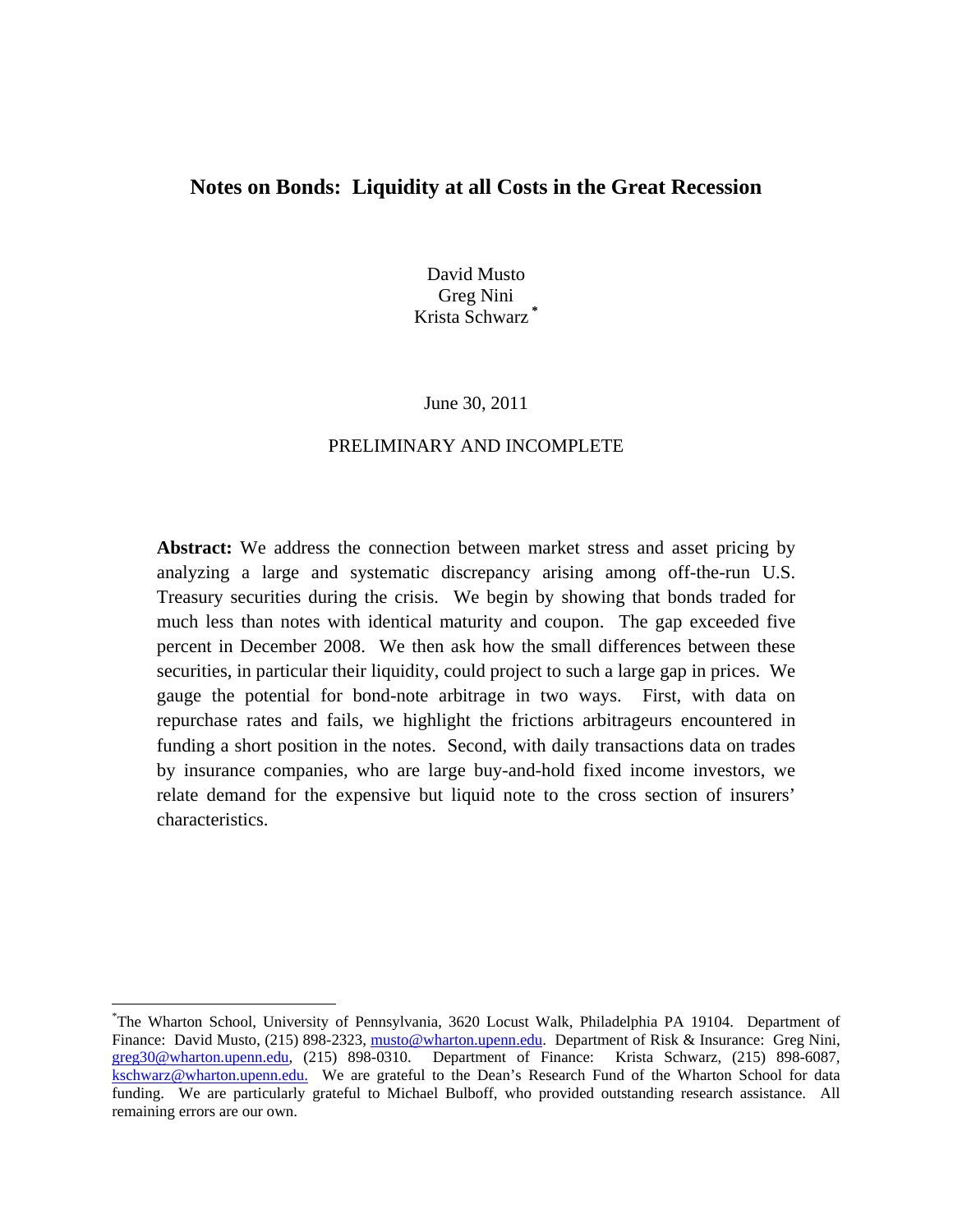# **Notes on Bonds: Liquidity at all Costs in the Great Recession**

**Abstract:** We address the connection between market stress and asset pricing by analyzing a large and systematic discrepancy arising among off-the-run U.S. Treasury securities during the crisis. We begin by showing that bonds traded for much less than notes with identical maturity and coupon, with the gap exceeding five percent in December 2008. We then ask how the small differences between these securities, in particular their liquidity, could project to such a large gap in prices. We gauge the potential for bond-note arbitrage in two ways. First, with data on repurchase rates and fails, we highlight the frictions arbitrageurs encountered in funding a short position in the notes. Second, with daily transactions data on trades by insurance companies, who are large buy-and-hold fixed income investors, we relate demand for the expensive but liquid note to the cross section of insurers' characteristics.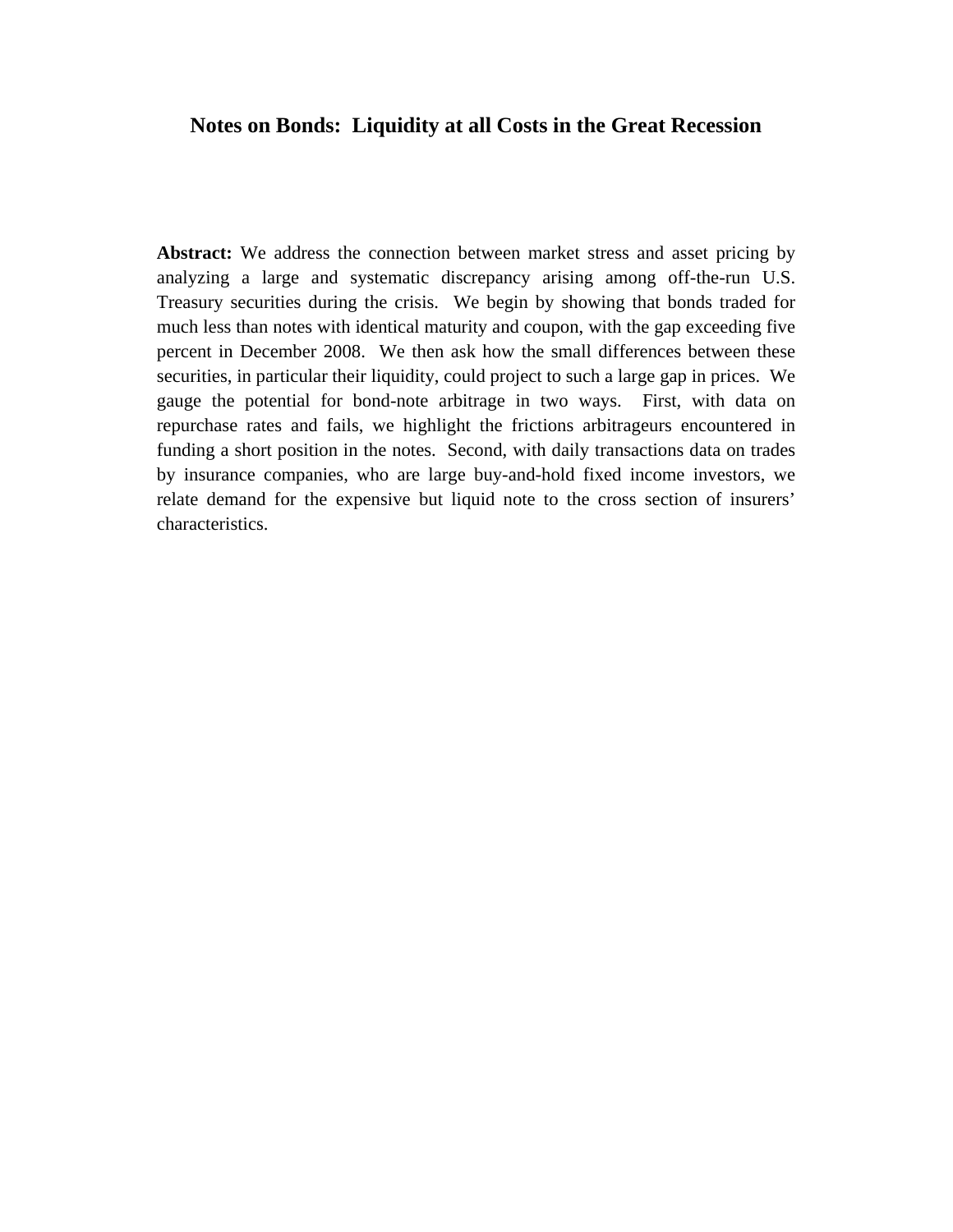Price disparities among Treasury securities are rare, but when observed, they are a valuable opportunity to learn about market forces other than beliefs about future cash flows. There is an accordingly robust literature on such disparities, for example the Old Bond/New Bond trade (e.g. Krishnamurthy 2002). In this paper we address an exceptionally large disparity among off-therun Treasuries, which has not previously been documented, and which we will call the bond-note trade. Bonds, we show, traded cheap relative to notes with the same maturity date and with cash flows matched exactly via STRIPs, during the recent financial crisis. The price disparity exceeded \$5 per \$100 face value at the peak in December 2008. What makes the bond-note trade fruitful for study is not just the size of the arbitrage opportunity and its clean identification, but also the availability of rich data on the cross section of buyers and sellers. Specifically, we see all Treasury security transactions by U.S. registered insurance companies throughout the crisis, and we also see the changing circumstances of these insurers. We do not claim that insurers are the marginal investor in Treasuries nor that they are the most likely arbitrageurs of Treasury mispricings. In fact, we are not motivated to understand the actions of insurers as a whole, but rather to understand the characteristics of an investor group that are correlated with a propensity to either exploit or exacerbate a mispricing. There is a rich cross section of characteristics across the set of U.S. insurers as is certainly the case with any other type of Treasury market participant. Thus, we have a unique opportunity to learn about the motives that underlie taking one side of the trade versus the other by relating the transactions to the crosssectional characteristics of these insurers. Our results can give policymakers, who rely on close pricing relationships among comparable securities for efficient transmission of policy changes, important insight into the particular types of stresses that may lead mispricings to worsen.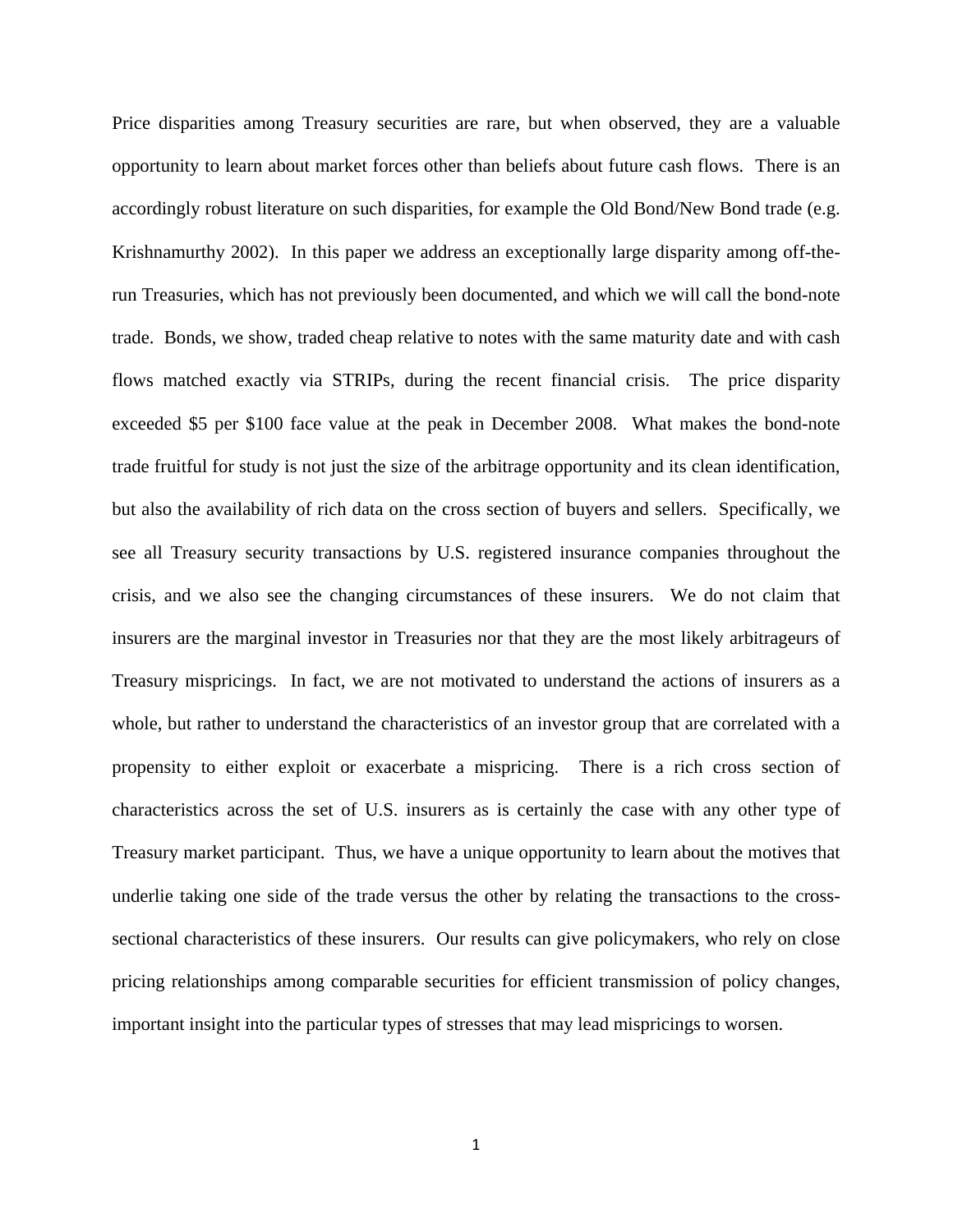The typical bond-note trade compares two securities issued 20 years apart: a bond issued as a 30-year in the 1980s, and a note issued as a 10-year in the 2000s. From the perspective of a potential buyer in 2007 - 2009, there are two salient differences between the securities: coupon and liquidity. The U.S. has been in a declining interest rate environment since the late 1970s, sobonds issued in the 1980s have higher coupons and trade at a higher premium relative to par, while notes are more liquid. The higher liquidity of the notes may reflect the larger issue sizes, the newer vintage, or some path dependent effect of events since the 1980s that sorted the bonds into certain portfolios, such as the amount of stripping that occurs (e.g. Jordan, Jorgensen and Kuipers, 2000). But whatever the cause, notes trade at lower bid-ask spreads and the frequency of note transactions in our insurance sample is much higher relative to that of bonds. We focus on the difference in liquidity, rather than coupon, for two reasons. First, despite numerous discussions with practitioners about tax and accounting considerations, we cannot identify an economic rationale for a high-coupon discount. Second, there is an economic rationale for an illiquidity discount, particularly during this period of extreme stress. We thus use our data on insurers' Treasury transactions to see whether insurer characteristics that are likely to relate to their preference for liquidity can help to explain which insurers demand the expensive and liquid note rather than the bond.

 Besides the underlying demand promoting the note over the bond, we also analyze the barriers to the bond-note arbitrage trade. Considering the magnitude of the disparity, these barriers presumably would need to be quite high. The net funding costs to establishing this trade, as in Krishnamurthy (2002), are a logical candidate, so we assemble a database of special repo transactions of the relevant notes. What is most noticeable in these data is not the direct cost to establishing the bond-note arbitrage – in fact, the funding costs implied by the special repo rates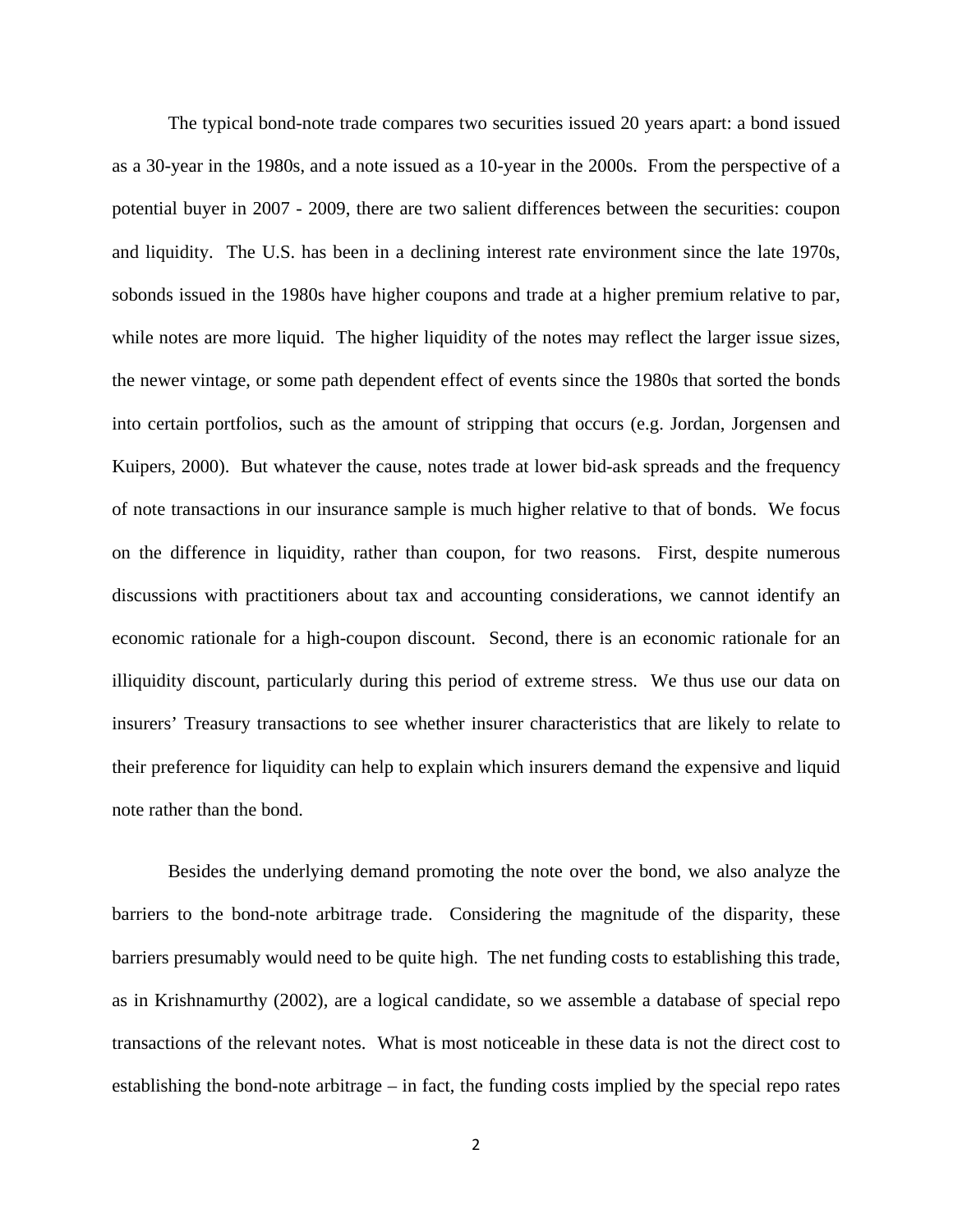turns out to be quite low – but rather that, in the crisis period, particularly at the peak of the disparity during the fourth quarter of 2008, repo market liquidity largely dried up. This could represent a friction in the repo market that prevented the *supply* of securities lent from meeting the demand for borrowing securities. When interest rates are low and special repo rates cannot go below zero<sup>1</sup>, potential suppliers of securities for shorting become unwilling to lend, particularly at a time when counterparty risk is high. The sharp decline in specials repo transactions could also represent a lack of *demand* for arbitrage capital. Only a short seller would agree to receive a relatively low specials rate to lend cash against a particular security. Exploiting any Treasury pricing anomaly requires borrowing the relatively expensive security to deliver it into a short sale.

The apparent mispricing of Treasury securities is consistent with the perspective of the "limits to arbitrage" literature. Funding and transactions costs did not erase the profits available from trading against the mispricing, and we show that the magnitude of the discrepancy provided a clear arbitrage opportunity from the perspective of a hold-to-maturity investor. The "limits to arbitrage" literature presents an explanation for why an arbitrageur may still shy away from such a trade. The essence of the story - described in detail in papers such as Shleifer and Vishny (1998), Gromb and Vayanos (2002) and Vayanos and Vila (2009) - is that arbitrageurs are riskaverse and have a short-horizon or are capital constrained. Each of these frictions can prevent an arbitrageur from taking the perspective of a hold-to-maturity investor, making the mispricing less attractive. In particular, as noise traders move prices for reasons unrelated to an asset's fundamentals, arbitrageurs are tempted to trade the security to take advantage of the mispricing. However, arbitrageurs have to assume the risk that the noise traders could make the mispricing

<sup>&</sup>lt;sup>1</sup> Prior to the spring of 2009, there was no explicit penalty for failing to deliver a security in a repo transaction, which effectively put a lower bound of zero on repo rates.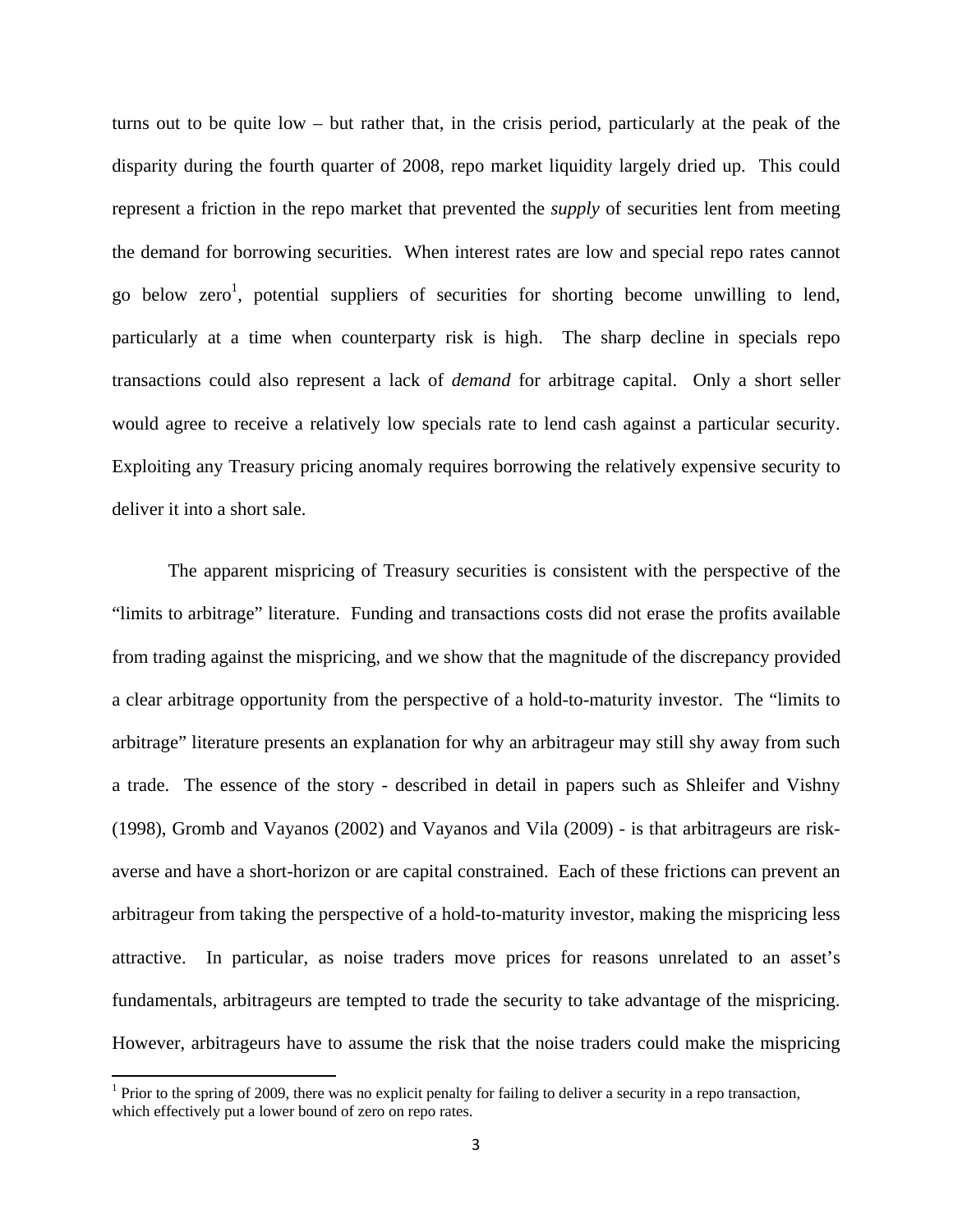worse in the short-run, which subjects the arbitrageur to interim losses. Because the arbitrageur is risk-averse in the short-run and has limited capital, this risk can deter the arbitrageur from acting. This is true even if the mispricing would make the arbitrageur a sure profit, if he/she could hold out indefinitely.

The Treasury market is an ideal setting to cleanly establish the existence of an arbitrage and test some empirical implications. Treasury securities all share identical credit risk and do not differ in priority, while some securities are more easily traded than others. Bonds are cheaper than notes, perhaps because some investors have a preference for the greater liquidity of notes, but arbitrage capital is normally available to keep the prices of notes and bonds aligned. The crisis was a time in which the spread between note and bond yields skyrocketed, in part due to a withdrawal of arbitrage capital. Treasury market anomalies (not confined to the bond-note spread) during the crisis are discussed in these terms by Hu, Pan and Wang (2010). Furthermore, by identifying specifically which Treasury securities are relatively cheap and which are relatively expensive, we can investigate the *types* of participants that are either exploiting the arbitrage or acting as noise traders based on their trading activity in these particular Treasury securities at the time that the pricing divergence widened. What we find is that long-horizon investors, precisely those for whom the bond-note trade is truly an arbitrage, are more likely to exploit the mispricing. Also, we find that highly levered investors, those who may be desperate for liquidity at all costs, tend to exacerbate the mispricing by buying the more liquid notes as they become most expensive.

In addition to the on-the-run/off-the-run spread that is studied extensively in Krishnamurthy (2002), other anomalies in the Treasury market have also been documented. Amihud and Mendelson (1991) and Kamara (1994) compare bills and notes with less than six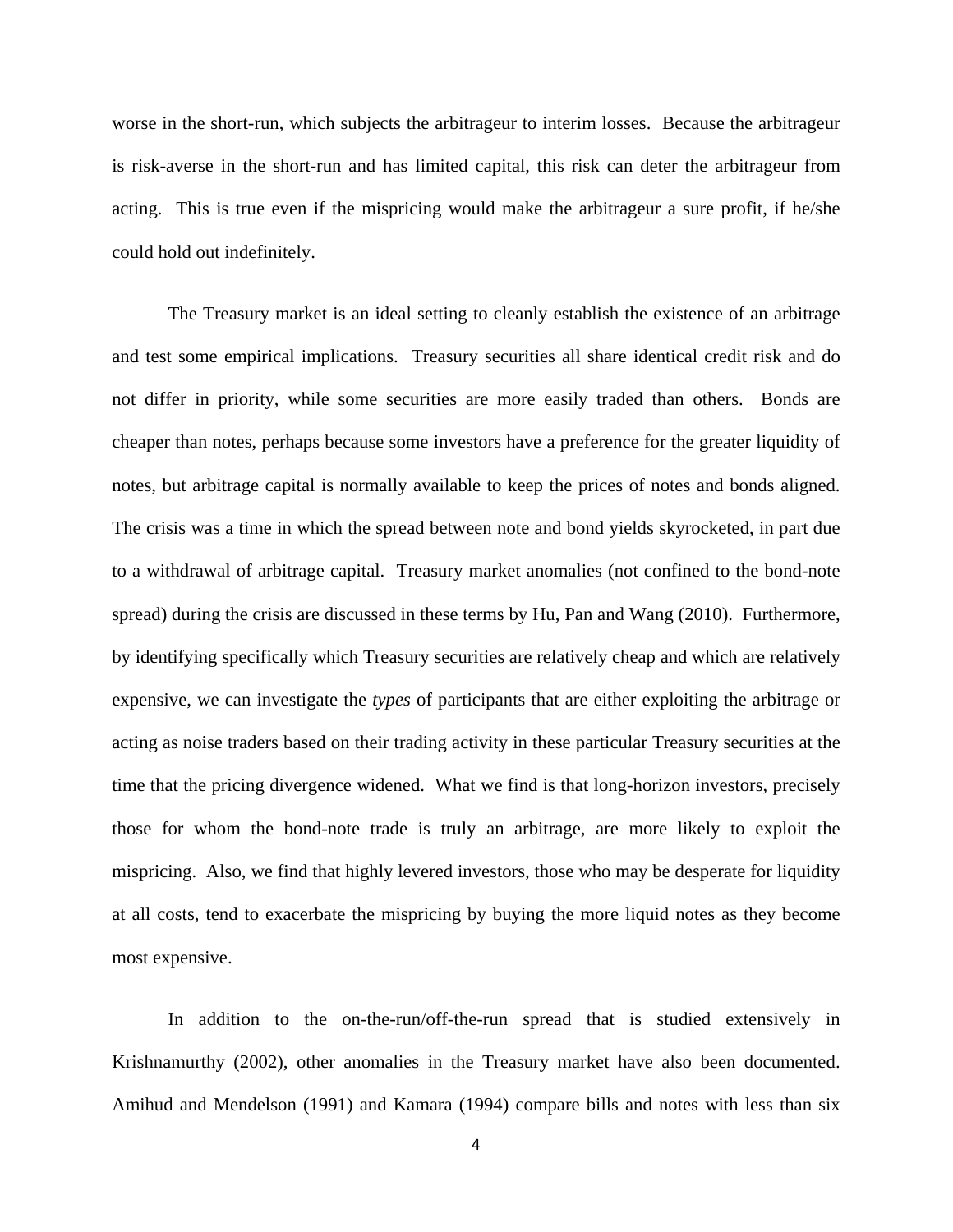months remaining to an identical maturity date, so that both are effectively zero-coupon securities. During their sample, the notes were consistently cheaper (traded at higher yields) than the bills. Amihud and Mendelson argue that the price differential represents a premium for the greater liquidity of bills, but Kamara (1994) suggests that the difference owes in part to the differential tax treatment that existed at the time. In the paper most closely related to ours, Strebulaev (2003) compares the yields of coupon securities with different original-issue tenors but with identical maturity dates. He finds no evidence of systematic pricing differences within Treasury notes, although he confirms that bills tend to be more expensive than similar notes. Streubulaev finds that standard liquidity proxies are not correlated with bill-note pricing differences, thus concluding that liquidity differences are not the source of the note-bill anomaly. Another Treasury market anomaly in the TIPS market that worsened notably during the crisis was documented by Fleckstein, Longstaff, and Lustig (2010).

The plan for the remainder of this paper is as follows. In section 2, we describe the bondnote pricing anomaly and the convergence strategy that is the focus of this paper. Section 3 relates pricing anomalies in the crisis to characteristics of individual coupon securities, arguing that the cross-section of yields can be accounted for in terms of liquidity differences. Section 4 evaluates the characteristics of investors that were exploiting the arbitrage opportunity, and those that were making it worse. Section 5 concludes.

## **II. The Bond-note Arbitrage**

In this section, we describe how we construct two portfolios with identical cash flows and show that, in normal times, the two portfolios have very similar prices. We then document the pricing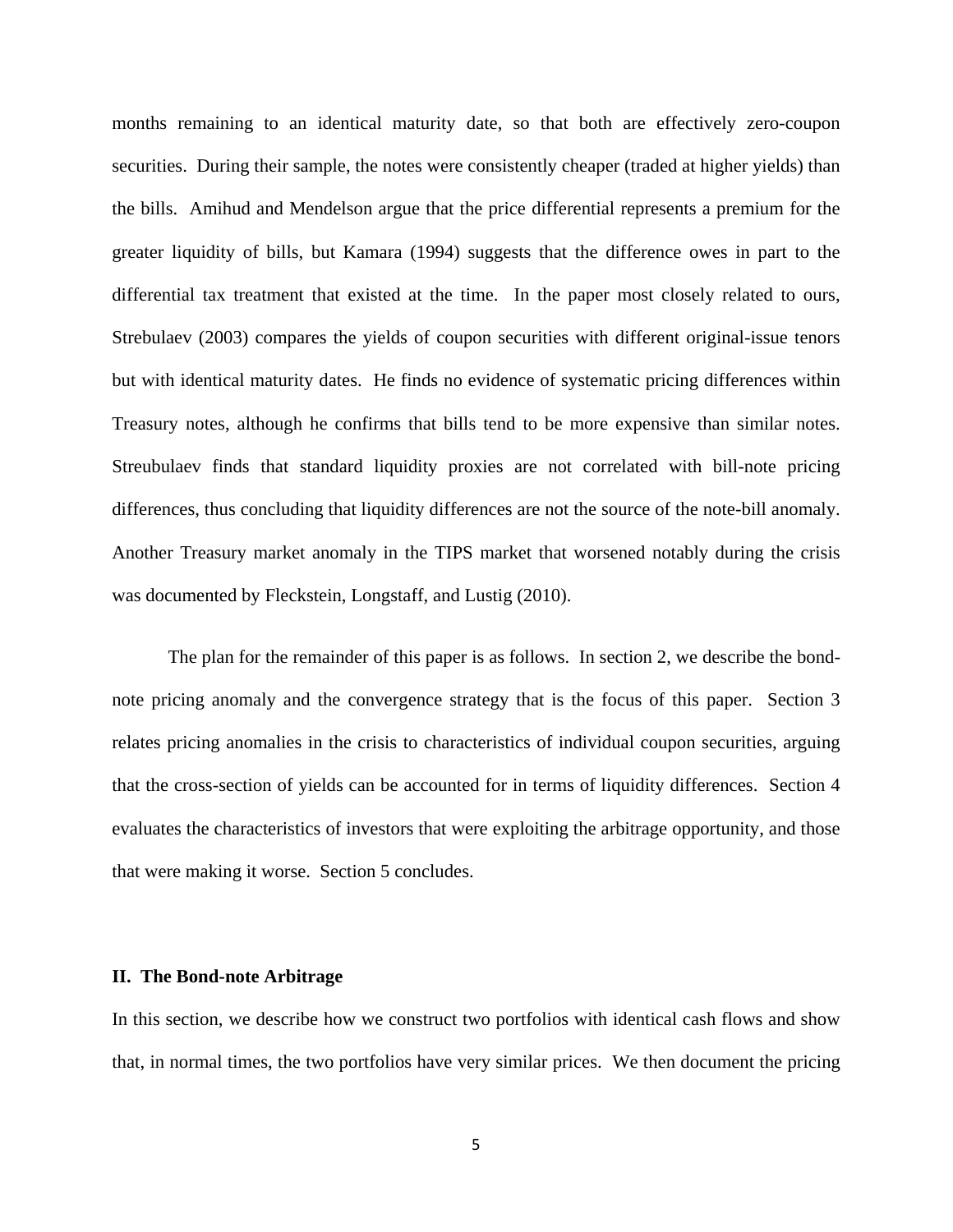anomaly that emerges and show that funding costs did not reach levels that would overwhelm the arbitrage profits.

## *II.1 Identical Cash Flows, Differing Prices*

An example of the bond-note pricing anomaly that we explore is shown in Figure 1. The figure shows the spread between the yields to maturity on two Treasury securities, both maturing on February 15, 2015. We take the difference between an original-issue 30-year bond and an original-issue 10-year note. The bond was originally issued in 1985 with a coupon of 11.25 percent, and the note was originally issued in 2005 with a coupon of 4 percent. Throughout 2005, 2006, and much of 2007, the bond has a slightly higher yield-to-maturity than the note, by a few basis points, on average. In late 2007 and early 2008, however, the bond yield climbed substantially relative to the note yield. The difference spiked in the fall of 2008 to peak at 80 basis points, representing a price difference of about five dollars per 100 dollars face value. It is worth noting that both securities were well off-the-run during the time when the yield spread widened most notably; the bond was about 23 years off the run while the note was about 3 years off the run.

 This yield spread documented in Figure 1 does not necessarily represent an arbitrage opportunity, since the note has a lower coupon than the bond and thus a longer duration. But with an upward sloping yield curve, as was the case during 2008, the difference in coupons should result in a relatively *higher* yield to maturity for the note relative to the bond; Figure 1 shows that the note has a lower yield to maturity.

To account for the difference in coupon and to conduct a precise comparison between the pricing of the note and the bond, we create a synthetic portfolio of the bond and a Treasury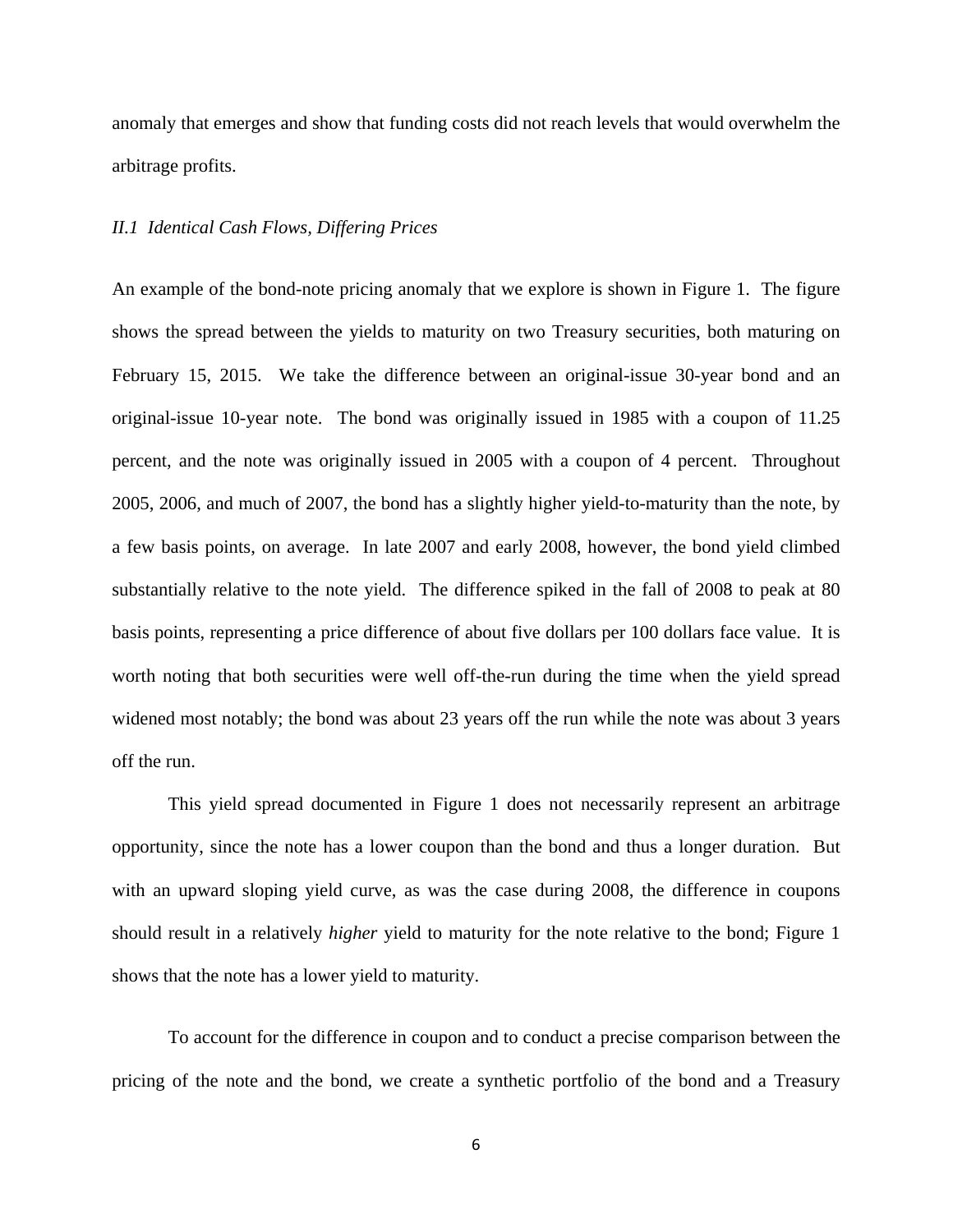STRIP to exactly match the cash flows of the note.<sup>2</sup> Specifically, for a note with coupon rate  $C_n$ and a bond with coupon rate  $C<sub>b</sub>$  (both maturing on the same day), we form a portfolio that puts weight  $C_n / C_b$  on the bond and weight  $1 - C_n / C_b$  in a bond principal STRIP that shares the same maturity date as the bond. The bond and note price data are obtained from CRSP, and the STRIP price data are obtained from Bloomberg. This portfolio will have identical cash flows to the note, which lets us compare the prices of two assets that generate identical cash flows. In our empirical analysis below, we show that the difference between the price of the note and that of the combined bond/STRIP portfolio is usually close to zero but grew significantly during the period of the financial crisis before returning to a narrow spread in late 2009. During the crisis, a trading strategy that bet on convergence in prices of these two portfolios would have made positive profits. Moreover, these profits would have been riskless, as long as the positions could be held until maturity, and as long as funding costs or other frictions in implementing the trade did not exceed the difference in returns on the portfolio. In principle, the net costs of funding the arbitrage could wipe out any profits created by convergence in the cash prices of the Treasury securities, although we show below that this is not the case in a very low interest rate environment without an explicit Treasury security fails penalty. In the absence of such significant frictions, this bond-note strategy could be scaled to produce enormous profits, at least for a patient investor.

In this paper we consider nine bond-note pairs similar to the example displayed in Figure 1. In all cases, the original-issue note becomes expensive relative to the portfolio comprised of

 $2^2$  Coupon STRIPS that share a maturity date are fungible whereas principal STRIPS are not, and so principal STRIPS may inherit some of the pricing anomalies of the underlying security. There is a larger price differential between the note principal and corresponding maturity coupon STRIPS than the bond principal and corresponding maturity coupon STRIPS. For this reason, we use coupon STRIPS where available and bond principal STRIPS otherwise.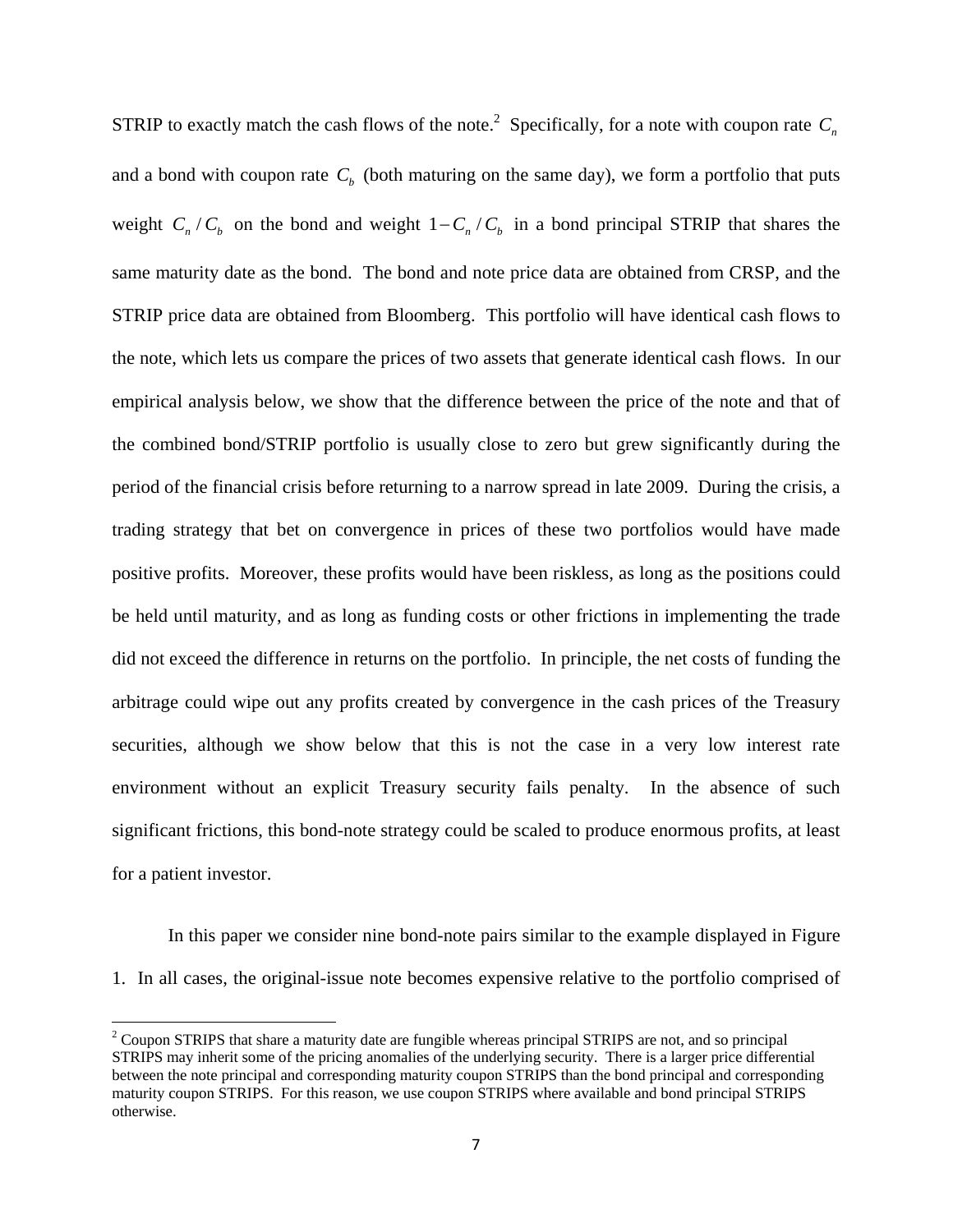the original-issue bond and STRIP with identical maturity dates, although the size of the pricing gap varies somewhat across the pairs. We explicitly incorporate the cost of forming the short position in the note using repo rates that account for any specialness in shorting a particular security. We interpret any remaining difference as potential arbitrage profits that would be available to a hold-to-maturity investment position.

#### *II.2 Matched Maturity Bond-Note Pairs*

We construct pairs of securities that share identical maturity dates, where each pair matches a Treasury security originally issued with 10 years to maturity with a Treasury security originally issued with 30 years to maturity. We consider only nominal, non-callable Treasury securities, of which the February 2015 securities (described above) are an example. Prior to 1985, the U.S. Treasury Department exclusively issued callable thirty-year securities, so we use only bonds issued after 1984. We also restrict our sample to notes that were issued prior to the summer of 2008, so that all of the bond-note pairs exist during the peak of the financial crisis. With these restrictions, we are left with nine bond-note Treasury pairs with identical maturity dates ranging from February 2015 to May 2018. Some features of these bond-note pairs are summarized in Table 1.

For each pair, we construct a portfolio that is short the note, long a fraction of the bond to match the coupons of the note, and long a Treasury STRIP to match the principal payment at maturity (as discussed above). This portfolio is constructed to have zero cash flows after origination, so it should neither have any cost nor benefit at origination. We view any money received at origination as an arbitrage opportunity. The difference between the price of the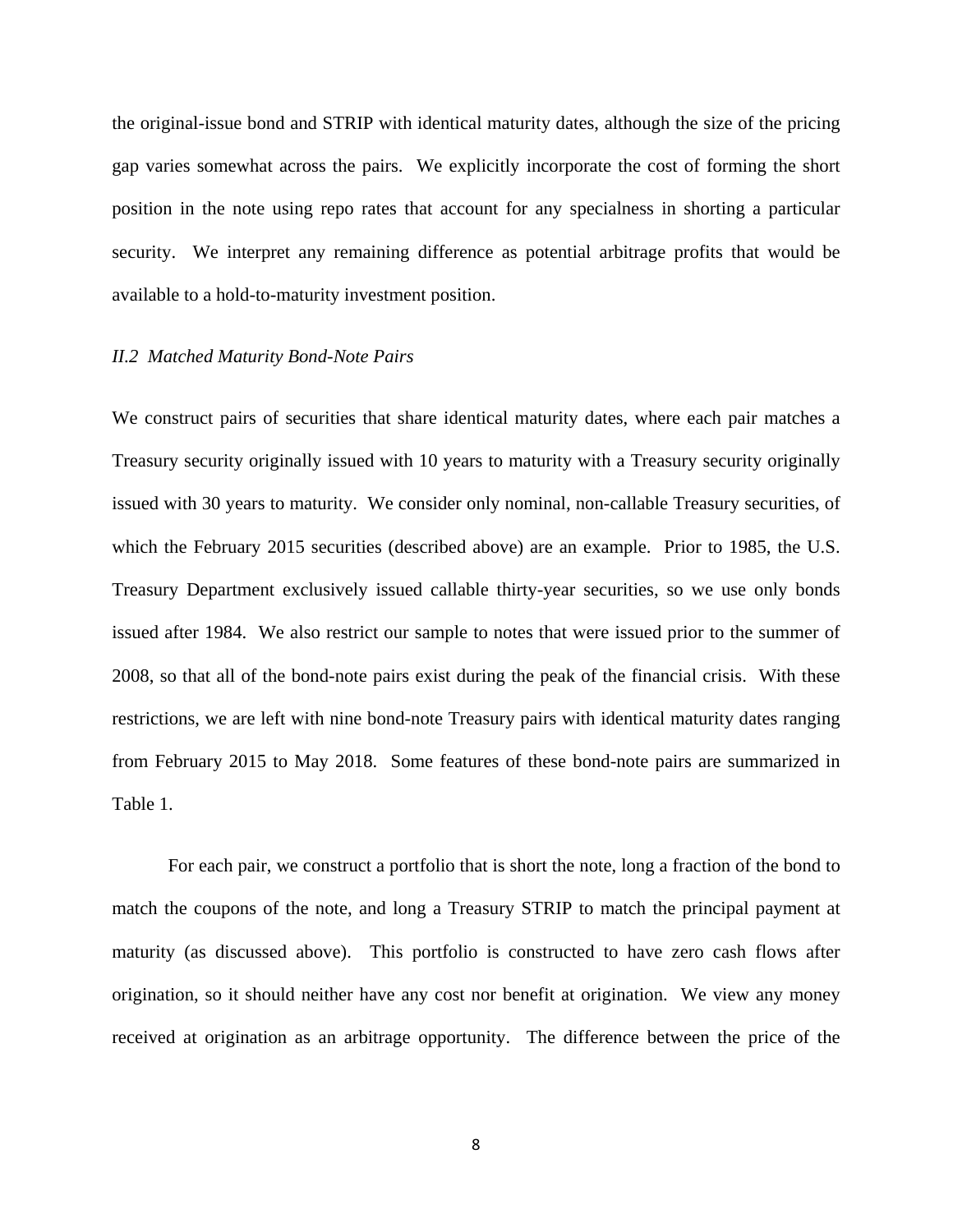bond/STRIP portfolio and the price of the corresponding matched-maturity note is what we refer to as the "pricing error."

#### *II.3 Funding Costs*

In the classic "convergence trade" that we describe above, an arbitrageur would take a long position in the cheap security (the bond) and a short position in the expensive one (the note). In reality, it is often expensive to short some securities, a friction discussed by Duffie (1996) and Krishnamurthy (2002), among others. The only way to take a short position in a Treasury issue is to enter into a repo contract where one lends out cash and takes the security as collateral. The lender can then deliver the collateral into a short sale agreement, betting that the security price will fall, intending to buy it back at a later date and at a cheaper price. An investor wishing to bet on an anomaly in the Treasury market must short the expensive security in this way. At the same time, the investor can buy the cheap security, using it as collateral to borrow money to finance the purchase. In most repo transactions, any Treasury security is considered to be acceptable collateral, and the corresponding interest rate on the loan is known as the general collateral (GC) interest rate.

Particularly expensive issues will of course not be delivered in GC agreements, as these "in-demand" securities can be "repoed out" to raise funds at lower interest rates. When one security is unusually expensive, demand from investors wishing to short it can drive down the repo rate on that security to a level below the GC rate. That security is referred to as "special." Special repo agreements specify the precise issue that must be used as collateral and must be returned at the end of the repo contract. Securities that are expensive in the cash market are typically special in the repo market, meaning that the cost of shorting them is particularly high as the security's special repo rate will be lower than the GC repo rate. An investor betting on an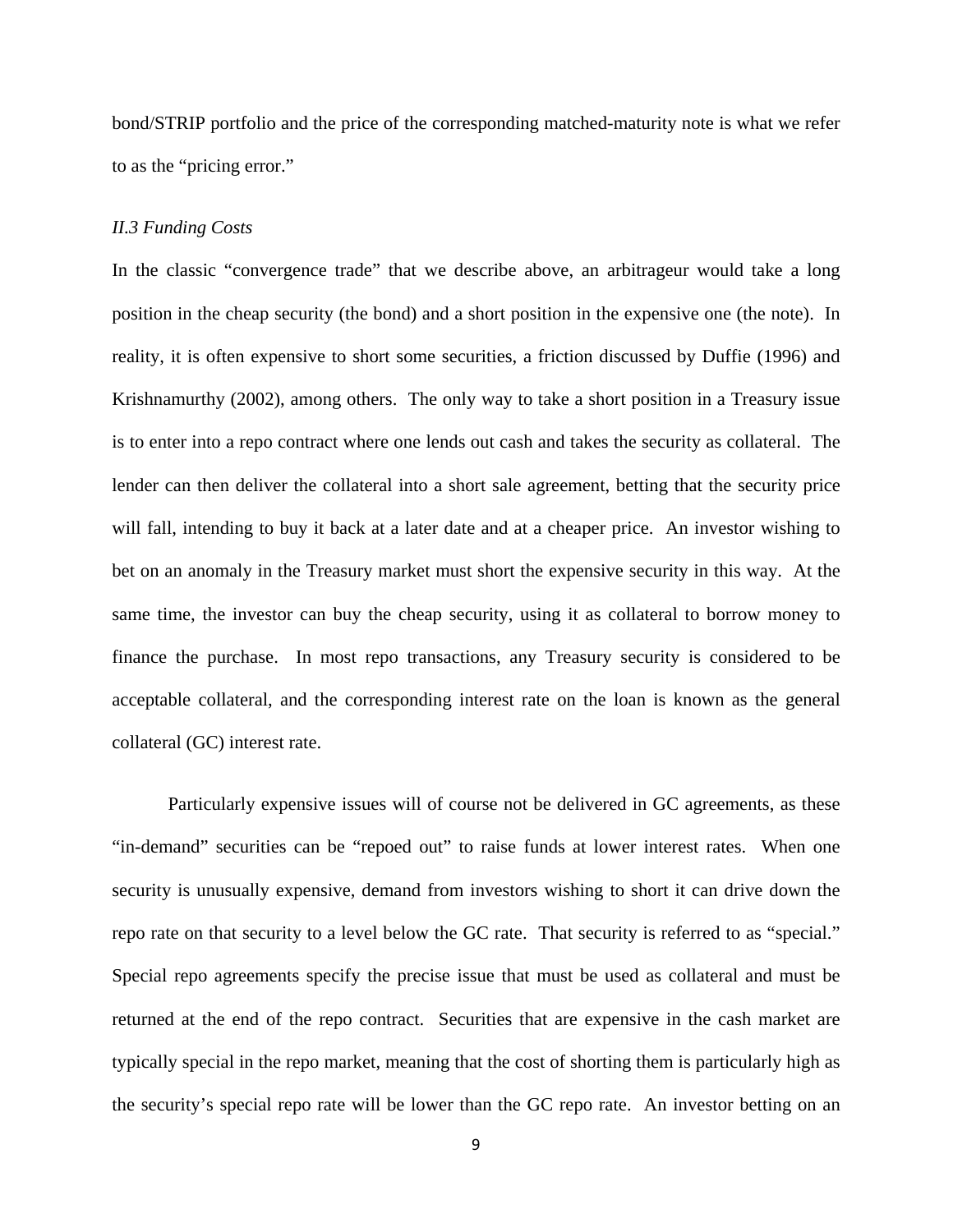anomaly in the Treasury market will receive a lower interest rate on his/her loan of cash (collateralized by the expensive security) than he/she must pay to fund the purchase of the cheap security, which will be at the GC repo rate.

The spread between GC repo and specials rate, the net funding cost to this convergence trade, could in principle wipe out the trade's profitability. Indeed, Krishnamurthy (2002) shows that the profits on the convergence trade between on-the-run and off-the-run bonds are roughly wiped out by the gap between the corresponding repo rates. Although the spread between these two bonds systematically converges over time, the average profits of this trade are close to zero due to the cost of shorting the newly issued bond. Krishnamurthy argues therefore that there is no genuine arbitrage opportunity in the old bond/new bond trade in the sample period he considers.

Besides the spread between GC and specials rates, it is important to remember that funding became quite difficult during the crisis. Strains in the repo market likely made it difficult to short comparatively expensive Treasury securities. An institutional feature of the Treasury repo market made investors reluctant to lend out their securities when GC rates became very low, as they did following Lehman's bankruptcy. Specifically, the lack of a penalty for failing to deliver on a repo transaction created a lower bound of zero on the specials rate, which could have prevented the market from clearing without excess demand or supply.<sup>3</sup>

 $3$  A market participant will lend funds against a security that is priced "special" only to meet an obligation to deliver that security. Until May 2009, the penalty for a failure to deliver a security into a transaction was that the security was to be delivered the next day at the same price. This is equivalent to giving the buyer of the security an interest free loan. Failing would thus be preferable to borrowing at a negative specials rate. So specials rates normally do not go below zero. Due to massive fails in the repo market, and a coincident drop in securities lent via repos, the Treasury Market Practices Group (TMPG), a self-governing industry group, proposed a penalty fails rate, which was backed by the Federal Reserve. The explicit penalty in failing to deliver a security was introduced in May 2009 as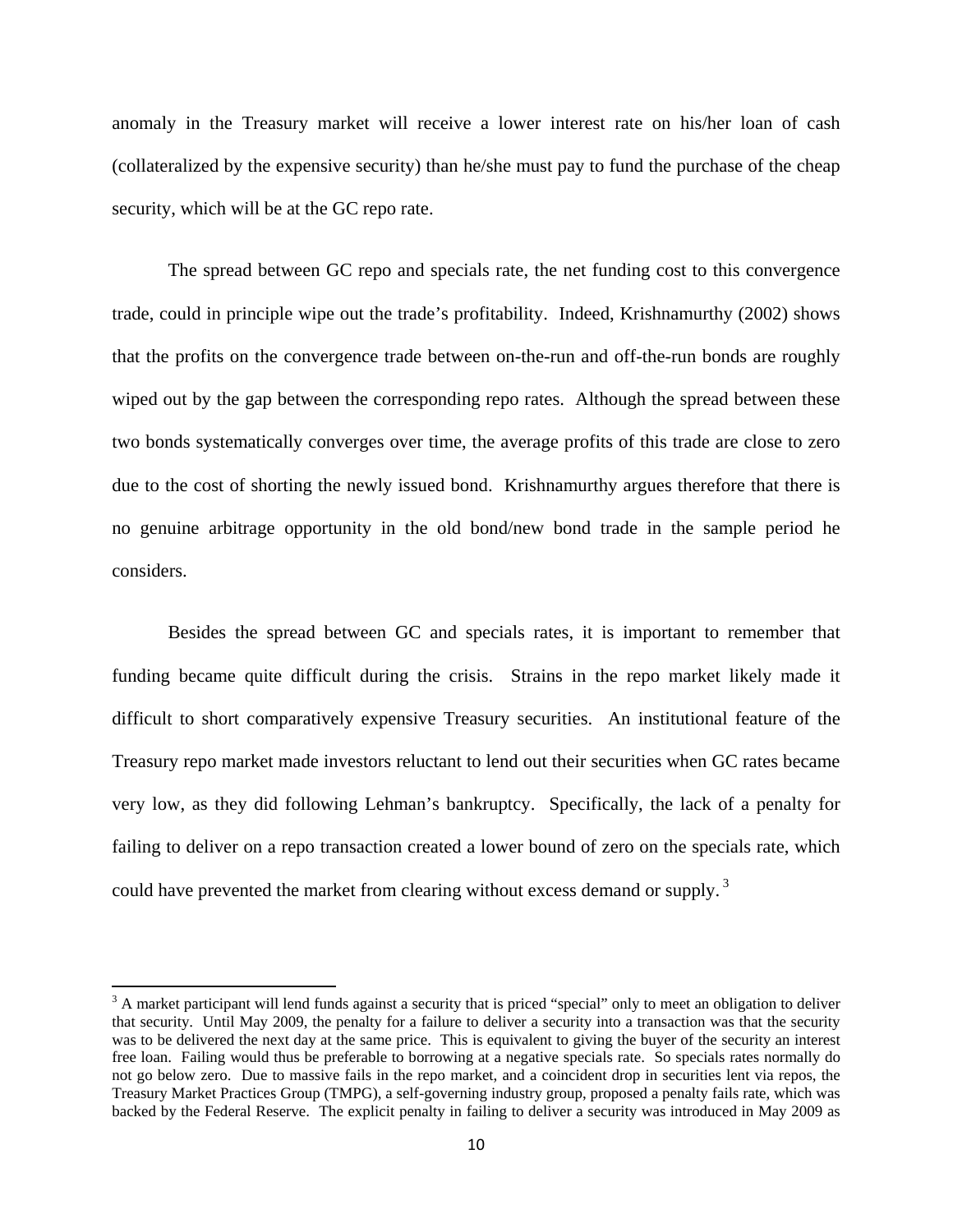Using data on repo transactions from a large interdealer broker, we show that the costs of funding the bond-note trade we propose would have been a tiny fraction of the profits from the cash market position. Figure 2 plots the monthly return on the bond-note trade (ignoring funding costs) along with the level of the GC-special rate spread (the funding cost) for the bond-note pair maturing on February 15, 2015. Although funding costs do rise during the crisis, the picture shows that the pricing differences were substantially larger than the funding costs. Even at the peak divergence in prices of the underlying securities, the repo funding costs remain below 15 basis points per month. Monthly returns, however, are much larger, in some cases exceeding 2 percent at the peak. Per \$1000 principal, funding costs reach a maximum of \$1 per month. Raw returns peak at \$14.1 per \$1000 principal in December 2008, following Lehman's bankruptcy filing in September 2008.

## **III. Apparent Treasury Pricing Anomalies**

In this section, we explore the relationship between observed variables and the relative pricing differential of comparable Treasury securities. We begin by addressing the question of which securities became relatively cheap during the crisis and which were relatively expensive and find that there is a systematic pattern in the relative price deviations. Then we explore the time series variation in the price differential between the bond-note pairs that we consider.

### *III.1 Cheap versus Expensive Securities*

<sup>&</sup>lt;u> 1989 - Johann Stoff, amerikansk politiker (d. 1989)</u> Max (3-FFT, 0), where FFT is the base of the Federal Reserve's target rate. In a zero policy rate environment, this rule levies a 3 percent penalty rate on a fail.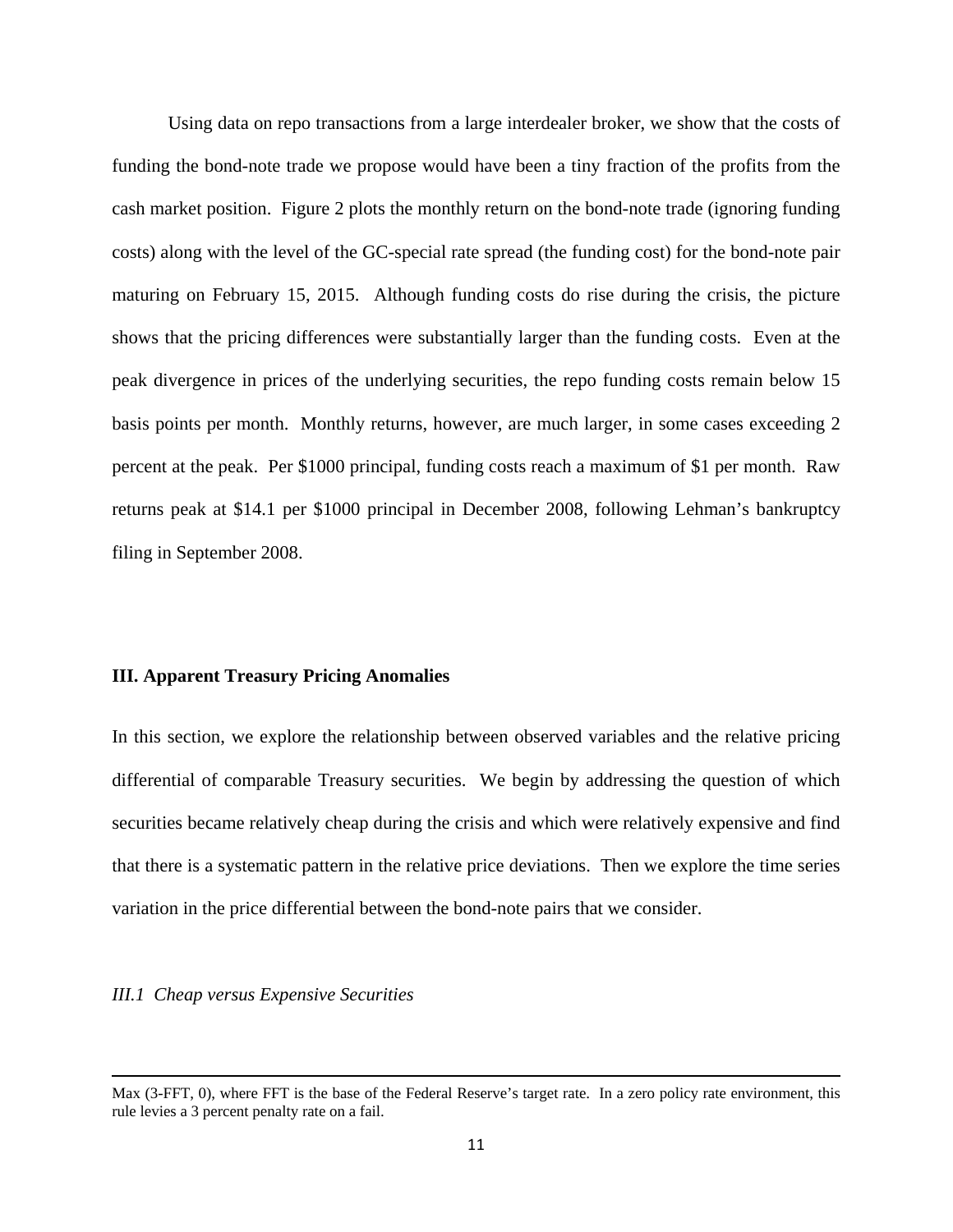The period between August 2007 and May 2009 represented a period of extraordinary market turmoil, roiling even the benchmark Treasury market. Hu, Pan, and Wang (2010) document that deviations in Treasury yields from a smooth yield curve hit a record high in the weeks following the Chapter 11 filing of Lehman Brothers in September 2008. They construct a measure of illiquidity based on the average deviation of Treasury prices from those based on a smooth yield curve and show that this measure provides a useful proxy for illiquidity and is a priced risk factor. We find that deviations from the smooth curve were not just large, but systematic: original-issue 30-year bonds became cheap relative to original-issue 10-year notes. The systematic nature of the pricing deviations motivates the bond-note pairs that we introduced in the previous section. These bond-note pairs allow us to precisely identify arbitrage opportunities, which are not necessarily represented by just any pricing deviations relative to the curve.

We start by comparing actual Treasury prices with those implied from a parametric zerocoupon yield curve fitted to the set of all coupon securities. We use the parameter estimates provided by the Federal Reserve Board, who every day fit the six-parameter model of instantaneous forward rates of Svensson (1994) to observed prices on coupon treasury securities.<sup>4</sup> With the parameter estimates, we can compute the fitted price of each security on every calendar day and compute the difference between observed prices and the fitted price. We denote the difference as the fitting error, which by construction has a mean close to zero across all securities.<sup>5</sup> We use the CRSP daily Treasury database for our Treasury security prices.

<sup>&</sup>lt;sup>4</sup> See Gürkaynak, Sack, and Wright (2006) for a discussion of the methodology. See the following website for the data: http://www.federalreserve.gov/pubs/feds/2006/200628/200628abs.html

 $<sup>5</sup>$  The mean is not exactly zero because prices are a non-linear function of forward rates.</sup>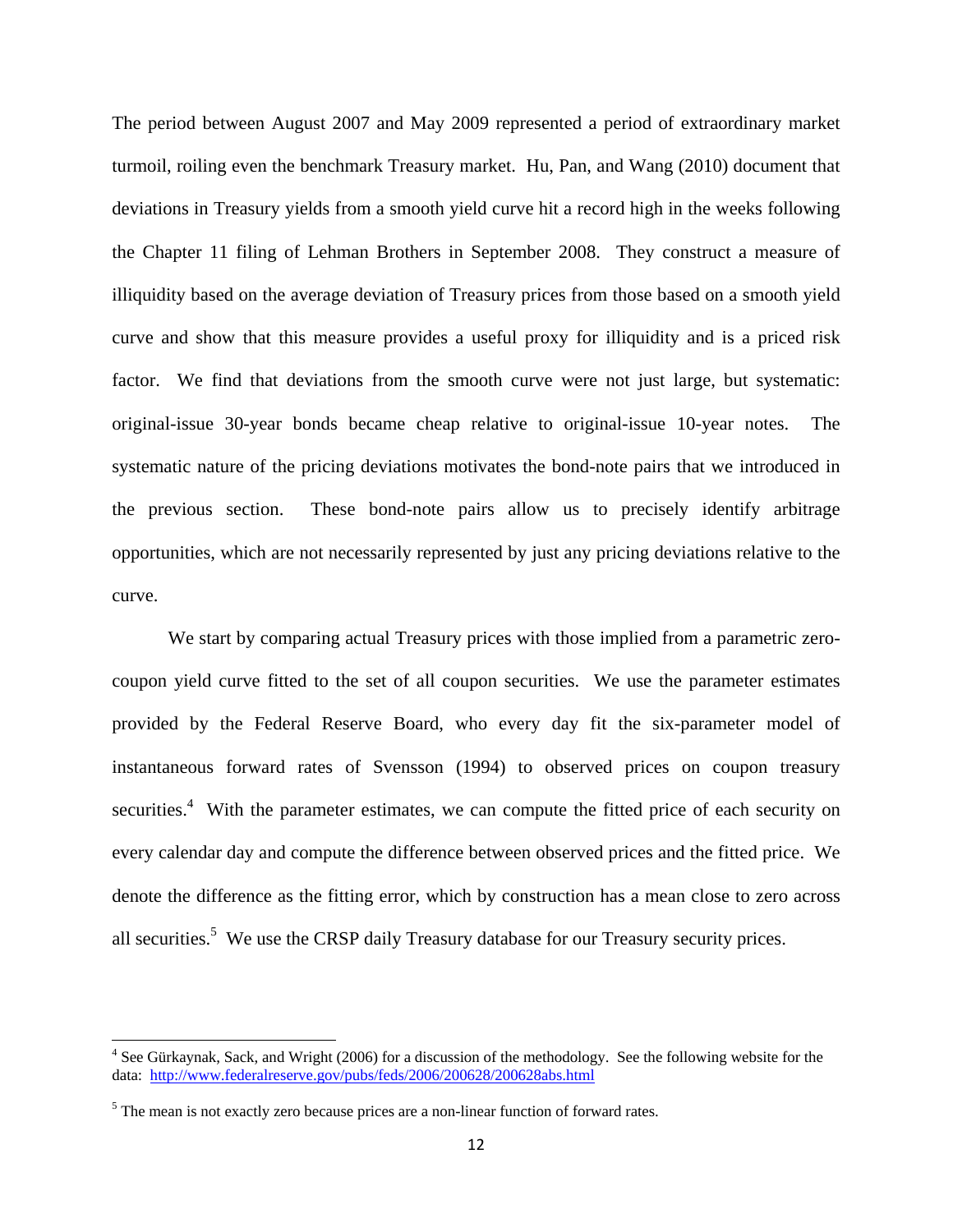Figure 2 shows the average fitting error for all securities which were originally issued as thirty-year bonds, ten-year notes and five-year notes. Prior to the summer of 2007, average fitting errors were close to zero, and there was very little difference between thirty-year bonds and ten-year notes. Beginning in the fall of 2007 and extending through early summer of 2009, a notable pattern emerges. The thirty-year bonds became cheap relative to the smooth curve, and the ten-year notes became expensive. Meanwhile, the fitting errors on the five-year notes do not show systematic time series deviations. As we will show next, part of the pattern can be explained by observable liquidity proxies, but there will still remain a significant pattern that thirty-year bonds became cheap relative to ten-year notes.

To explore the determinants of the fitting error in more detail, we estimate a panel regression of the fitting errors on individual securities onto a variety of security characteristics. The regression is of the form

$$
e_{it} = \alpha + \beta' X_i + \varepsilon_{it},
$$

where  $e_{it}$  denotes the fitting error for the *i* th security on day *t*, and  $X_i$  is a vector of bondspecific characteristics. We use two sets of independent variables. First, as two proxies for liquidity, we include the size of the issue and the quoted bid-ask spread. We measure size as the log of the original amount of the bond issued, and use the log of the dollar value of the bid-ask spread.<sup>6</sup> Second, we include dummy variables indicating whether the security was originally issued as a thirty-year bond, a ten-year note, or a five-year note, with the excluded category including seven-year, three-year, and two-year notes. The regression includes observations

<sup>&</sup>lt;sup>6</sup> We will eventually account for buybacks and re-openings by allowing the amount outstanding to vary by day. Another liquidity proxy could be the amount of a security that is held in stripped form versus as an entire security. 30-year bonds tend to be stripped with much greater frequency than notes, which could account for a significant share of their illiquidity.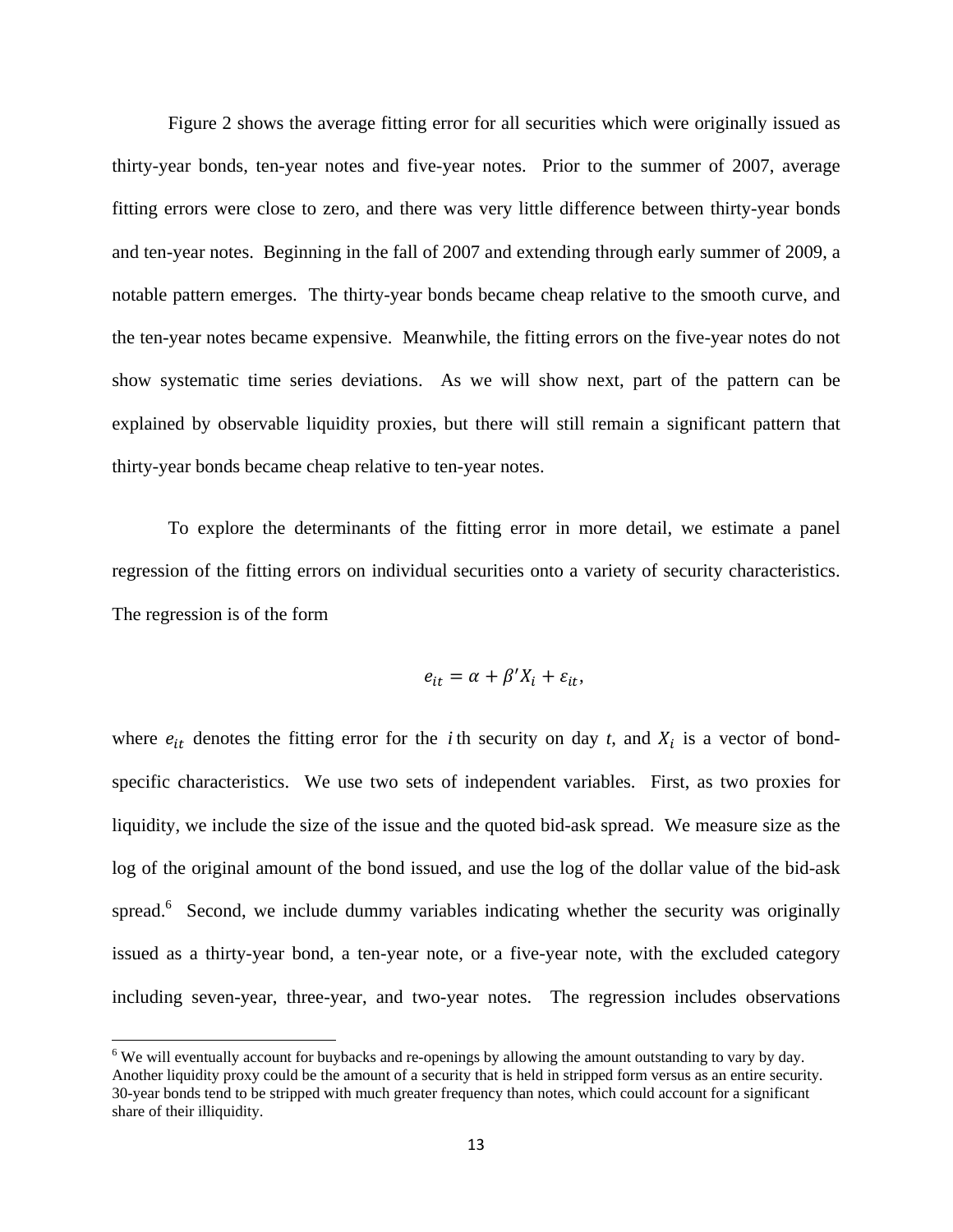during 2005 through 2010 and includes all coupon securities with remaining time to maturity of at least one year and no more than ten years. We also run the regression on a sub-sample of observations during the crisis period, which we define as lasting from the fourth quarter of 2007 through the second quarter of 2009. Since the same security appears many times in the sample, Newey-West standard errors are used to account for potential serial correlation in the error term.

 The results are shown in Table 2. The coefficient on the amount issued is positive, suggesting that larger issues tend to be relatively expensive. This indicates that differences in liquidity, as proxied by issue size and bid-ask spreads, lead to systematic differences in pricing, with less liquid issues trading cheaper than more liquid issues. Interestingly, the effect of issue size is much stronger during the crisis, suggesting that liquidity differences were exacerbated during the crisis. Even after controlling for liquidity proxies, the dummy variables for the original-issue term of the security confirm that ten-year notes became expensive relative to thirty-year bonds. The difference in estimated coefficients on the thirty-year bonds and the tenyear notes is large and statistically significantly different from zero in both samples. During the crisis, the difference in coefficients exceeds 1, meaning that, on average over the seven quarters, bonds were more than 1 percent cheaper than notes, even after controlling for the difference in their issue sizes and bid-ask spreads.

 We do not have a compelling reason why the notes became rich relative to the bonds (even after controlling for our measures of liquidity), but we conjecture that unobserved differences in liquidity are the underlying source, which were exacerbated during the crisis. The fact that more bonds are stripped (Jordan, Jorgensen and Kuipers, 2000) far more than notes may be part of the explanation. Although an interesting area for future research, the underlying reason is unimportant for our subsequent analysis. At maturity of the bond-note trading strategy,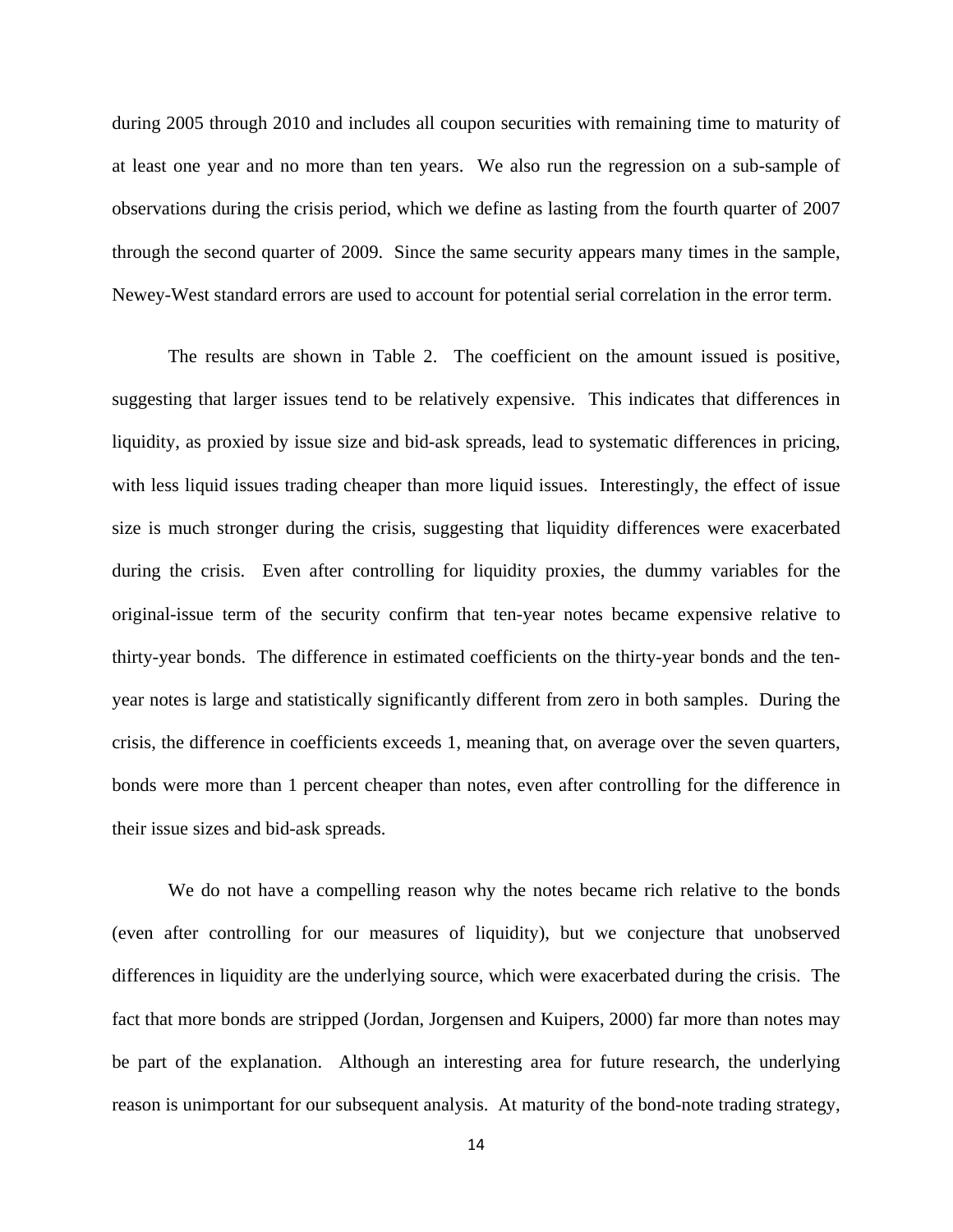both securities are equally liquid, so from the perspective of a hold-to-maturity investor, any liquidity differences do not matter. What matters for us is that bonds systematically cheapened relative to notes, prior to maturity, which creates the potential arbitrage that we explore.

#### *III.2 Time Series Pattern of Arbitrage*

We next explore the time periods when the bond-note arbitrage grew to its widest levels, focusing on aggregate liquidity and limits to arbitrage. We conjecture that the risk aversion of potential arbitrageurs increased and arbitrage capital was withdrawn from the market. If so, the pricing error should be correlated with other systemic liquidity indicators.

To investigate this further, we run a daily time-series regression of the average pricing error across our nine bond-note pairs on several measures of aggregate liquidity. We consider the frequency of specials repo market transactions, the LIBOR-OIS spread, the volume of Treasury fails, and the repo bid-ask spread.<sup>7</sup> The frequency of specials market repo transactions proxies for demand of arbitrageurs. In order to establish the bond-note trade, a potential arbitrageur would need to short the note and borrow it in a specials repo transaction to deliver into the short sale. A short sale delivery is the only reason that a market participant would lend cash against a security that is trading special, as the cash lent against a particular security would earn a lower rate than in a transaction where any type of Treasury collateral is accepted. Thus, the incidence of specials transactions reflects the incidence of potential arbitrage transactions relating to these particular securities. The LIBOR-OIS spread is a proxy for liquidity and funding strains faced by potential arbitrageurs. The level of fails represents strains in the repo

 $<sup>7</sup>$  Fails are computed as the average dollar volume of Treasury fails to deliver and Treasury fails to receive. These</sup> include fails associated with outright cash and lending transactions. The repo bid-ask spread is computed as the difference between overnight Treasury GC repo and reverse repo rates. The 1-month LIBOR-OIS spread is used, and similar results are obtained with 3- and 6-month LIBOR-OIS spreads. The LIBOR-OIS and repo bid-ask data are obtained from Bloomberg, the Treasury fails data are obtained from the Federal Reserve, and the frequency of specials transactions are from a large interdealer broker.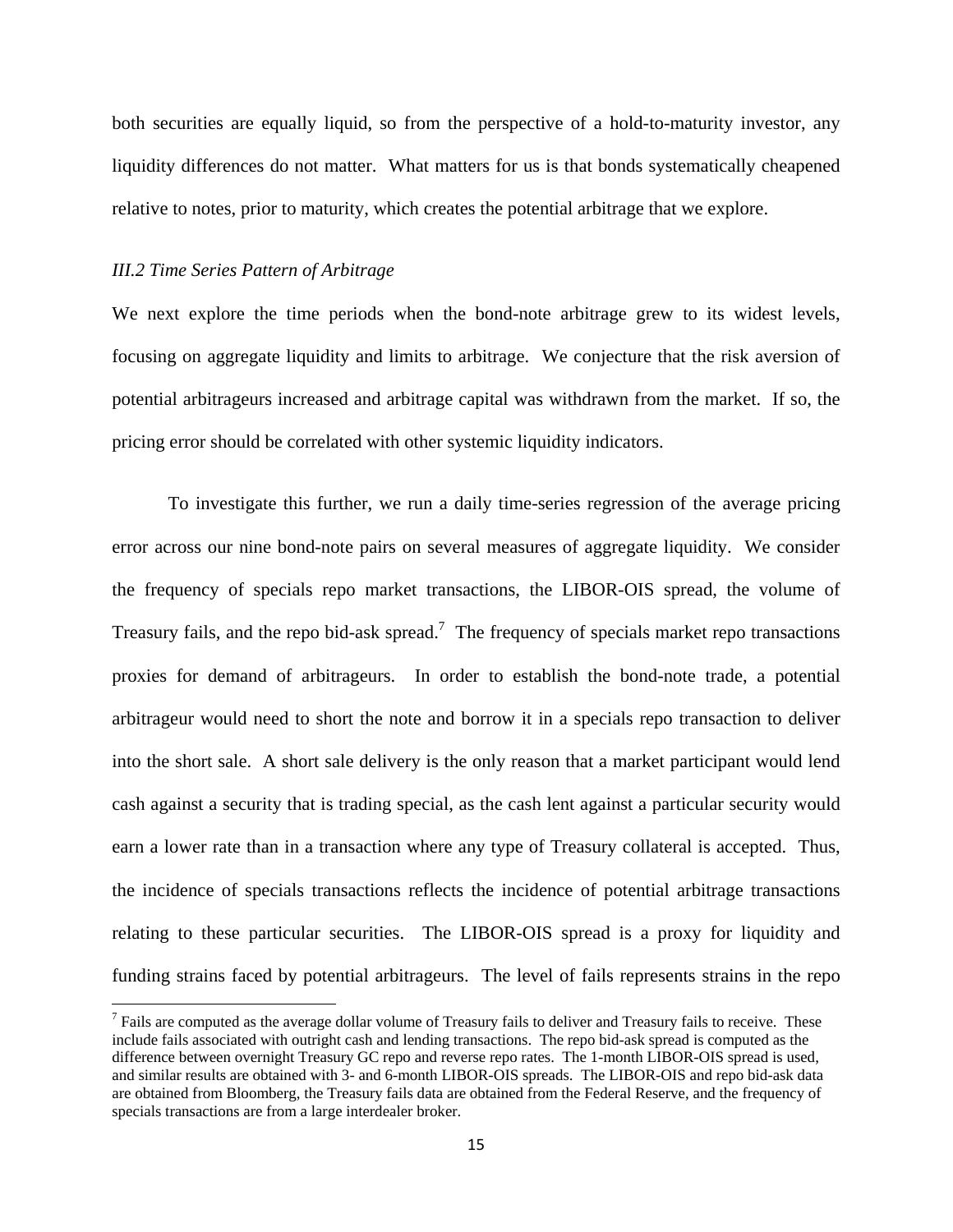market associated with a 0 lower bound on rates when the overall level of rates is very low. The repo bid-ask spread will identify transactions costs in funding markets, which would be a consideration to an arbitrageur above and beyond funding costs in the Treasury cash market. In fact, in the fall of 2009 at the height of the crisis, the repo bid-ask spread became similar in magnitude to the actual funding costs for the bond-note trade.

A plot of the monthly frequency of Treasury specials transactions and the monthly dollar volume of Treasury fails is shown in Figure 4. The frequency of specials transactions drops sharply in 2008, suggesting a drop in demand to exploit Treasury market mispricing. The largest spike in fails occurred in the fall of 2008, as the fed funds target rate was cut from 2 percent to a range between 0 and 0.25 percent, bringing other short term rates to very low levels and thus compressing the potential spread between GC repo rates and specials rates. The GC – specials spread reflects the maximum possible opportunity cost that a market participant faces in failing to deliver into a Treasury trade. Without an explicit fails penalty, and with the GC – specials spread close to zero, there was little incentive for a security borrower to agree to a negative specials repo rate.

The regression results are shown in Table 3. To account for the significant serial correlation in the pricing errors, we use Newey-West standard errors with a lag-length of 30. The results suggest that the pricing error is significantly correlated with the measures of aggregate liquidity and arbitrageur demand. The coefficient estimates are significant and show the economically intuitive sign in each of the univariate regressions, as seen in the first four columns of Table 3. The incidence of specials repo trading is significantly negative, which represents a diminished demand for arbitrage capital. The coefficient on the LIBOR-OIS spread is large and positive, indicating that broader funding strains were correlated with the anomaly in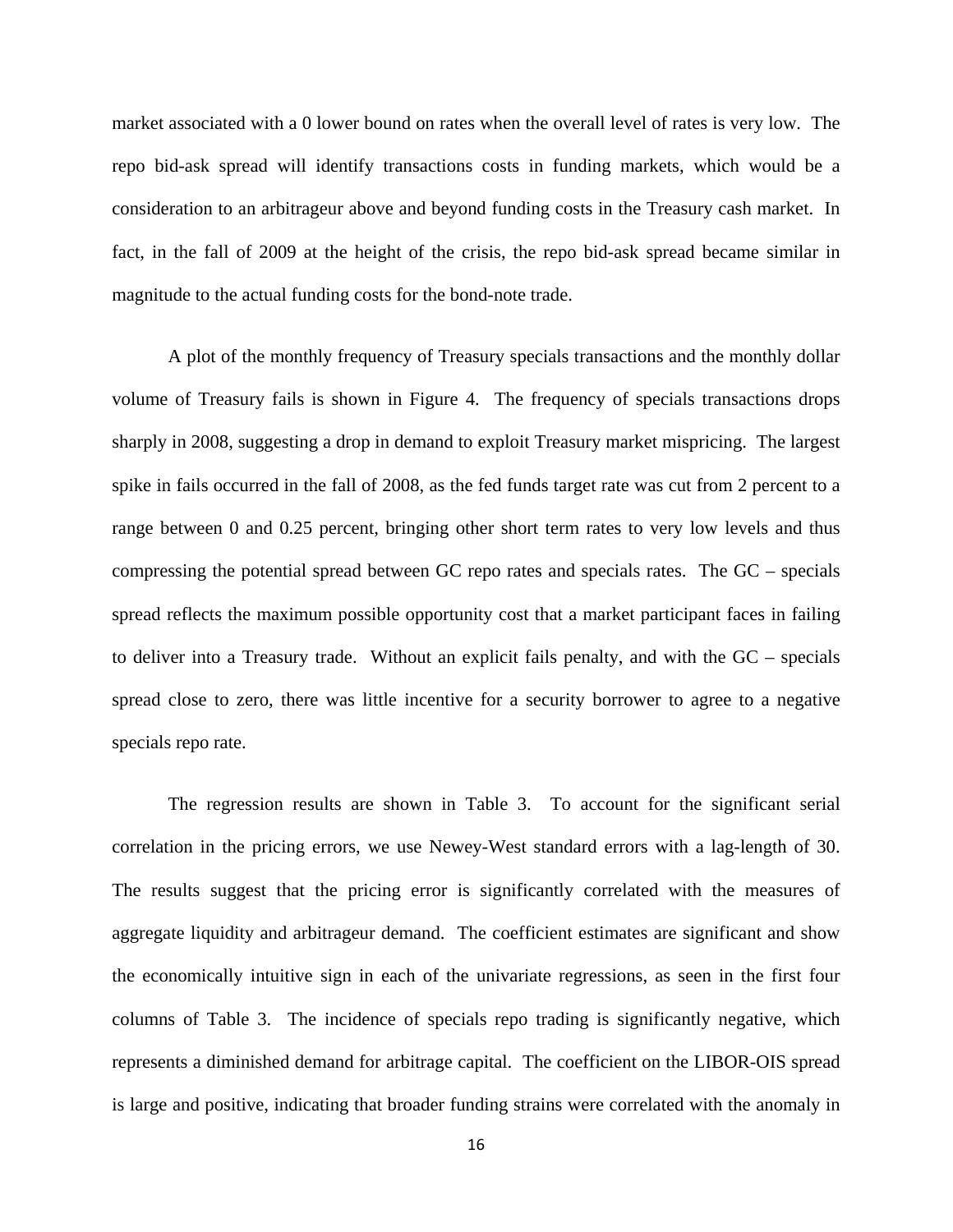the Treasury market. The level of fails is significantly negative. This corroborates the notion that a lower GC spread makes lending expensive securities in the repo market less attractive in the presence of a zero bound on the specials rate. The high level of fails at very low specials rates may cause lenders to withdraw from the market thus reducing the availability of securities, which in turn prevents arbitrageurs from bringing prices back into line. Finally, the coefficient on the repo bid-ask spread is also positive, suggesting that the strains in the repo market also happened coincidentally with the pricing anomalies.

The results of the multivariate regression are shown in the far right column of Table 3. The coefficient estimates on the frequency of specials rates and the LIBOR-OIS spread are both significant, even after controlling for repo market transactions costs and other repo market frictions that could have affected the supply of notes lent, suggesting a paring of arbitrage demand was the predominant force in allowing the pricing error to widen as much as it did. The interpretation of these results in the context of the limits to arbitrage literature suggests that risk averse, capital constrained arbitrageurs may have withdrawn against the backdrop of high losses that the bond-note strategy would have experienced in September and October 2008, which underscored the need to hold the bond-note trade for a lengthy period to ensure a profit.

## **IV. Investor Response?**

The pricing of Treasury securities in the crisis represented an arbitrage opportunity if the position could be held to maturity. Based on the "limits to arbitrage" paradigm, we suggest that this reflects a lack of arbitrage capital willing to take short-run risk to wait for the long-run gain. In this section, we explore the trading behavior of insurance companies, who are potential longterm investors that could profit from the bond-note trade.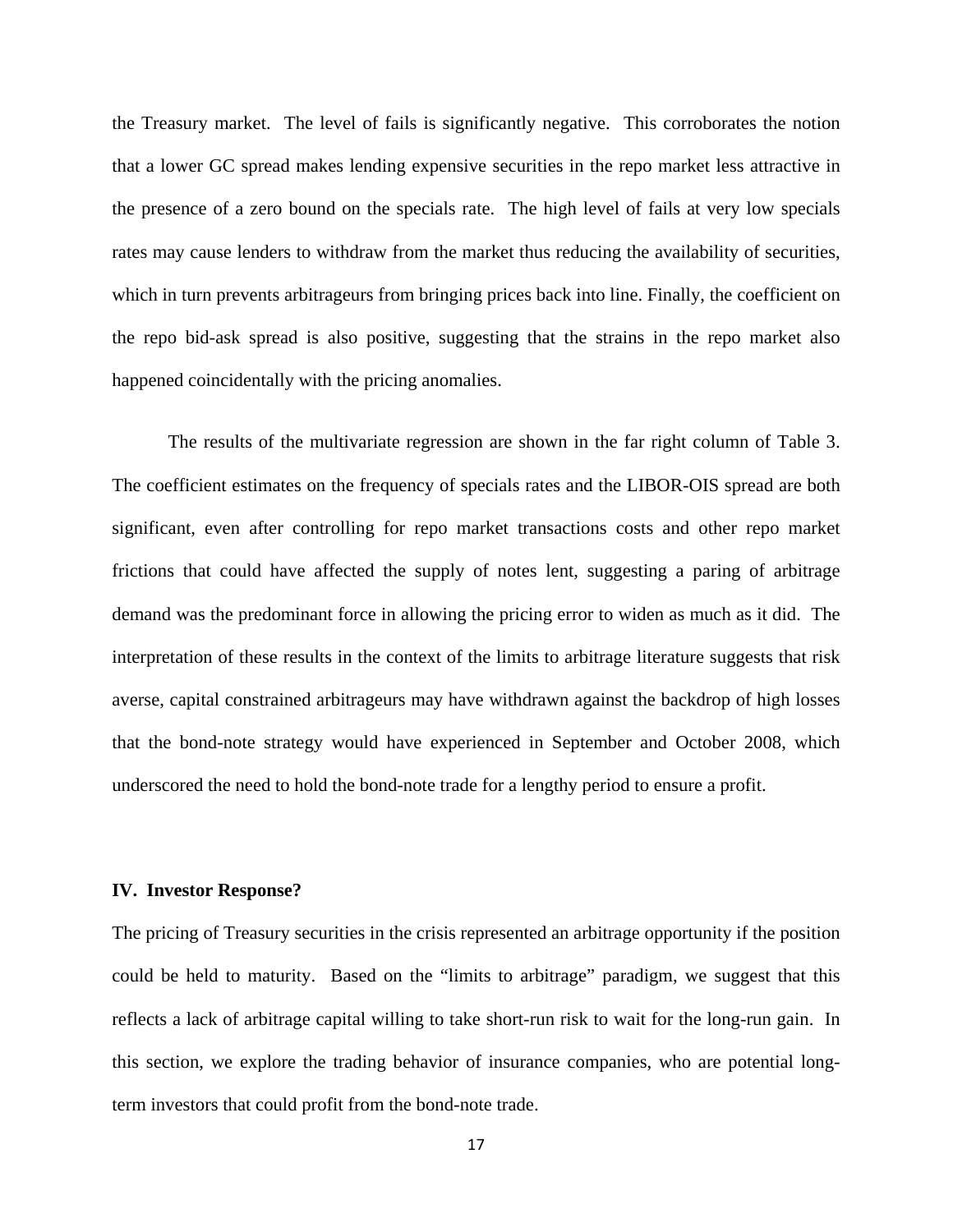### *IV.1 Trading and Holdings Data*

We have a transactions-level dataset showing all buys and sells of Treasury securities for all U.S.-registered insurance companies. Insurers report such transactions in Schedule D within their statutory regulatory filings. The transactions data are obtained from eMAXX. For each transaction, we know the insurance company conducting the trade, along with the date, size, and direction. We combine the transactions data with regulatory accounting data from the insurers, which provides us with several measures of the insurers' financial strength and liquidity. We also construct three additional variables based on the trading history of each insurer. In sum, we consider eight cross-sectional characteristics of each insurer:

- (i) *Buy-and-hold indicator*. A dummy equal to one if the insurer does not conduct any sell transaction of Treasury securities in our entire 10-year sample period.
- (ii) *Horizon*. The average number of days that an insurer holds a given Treasury security.
- (iii) *Churn*. The ratio of total transactions volume relative to total holdings of all Treasury securities. A lower value corresponds to a less active trader.
- (iv) *Assets*. The total balance-sheet assets held by the insurer.
- (v) *Annuity*. A dummy equal to one if the insurer deals substantially in the annuity business, as oppose to the life insurance or property-casualty business. During the crisis, particularly the latter half of 2008, annuity-providers suffered unusually large losses due to their exposure to equity markets and liquidity demands due to policy surrenders.
- (vi) *EBITDA*. The operating earnings of the insurer, which includes gains or losses on underwriting and earnings on invested assets.
- (vii) *Capital-to-Asset Ratio*. The ratio of policyholder surplus to total assets. This is a measure of leverage of each insurer.
- (viii) *RBC*. The ratio of actual capital to risk based capital, where risk-based capital is regulatory measure of required capital based on the risk of the insurer's asset and liability portfolio. A higher measure indicates a better capitalized insurer.

## *IV.2 Regression Results*

For each insurer *i* in month *t*, we construct the net purchases of notes, or bonds, or the difference

between these two and denote any one of these net purchases as  $NP_{i,t}$ . These are natural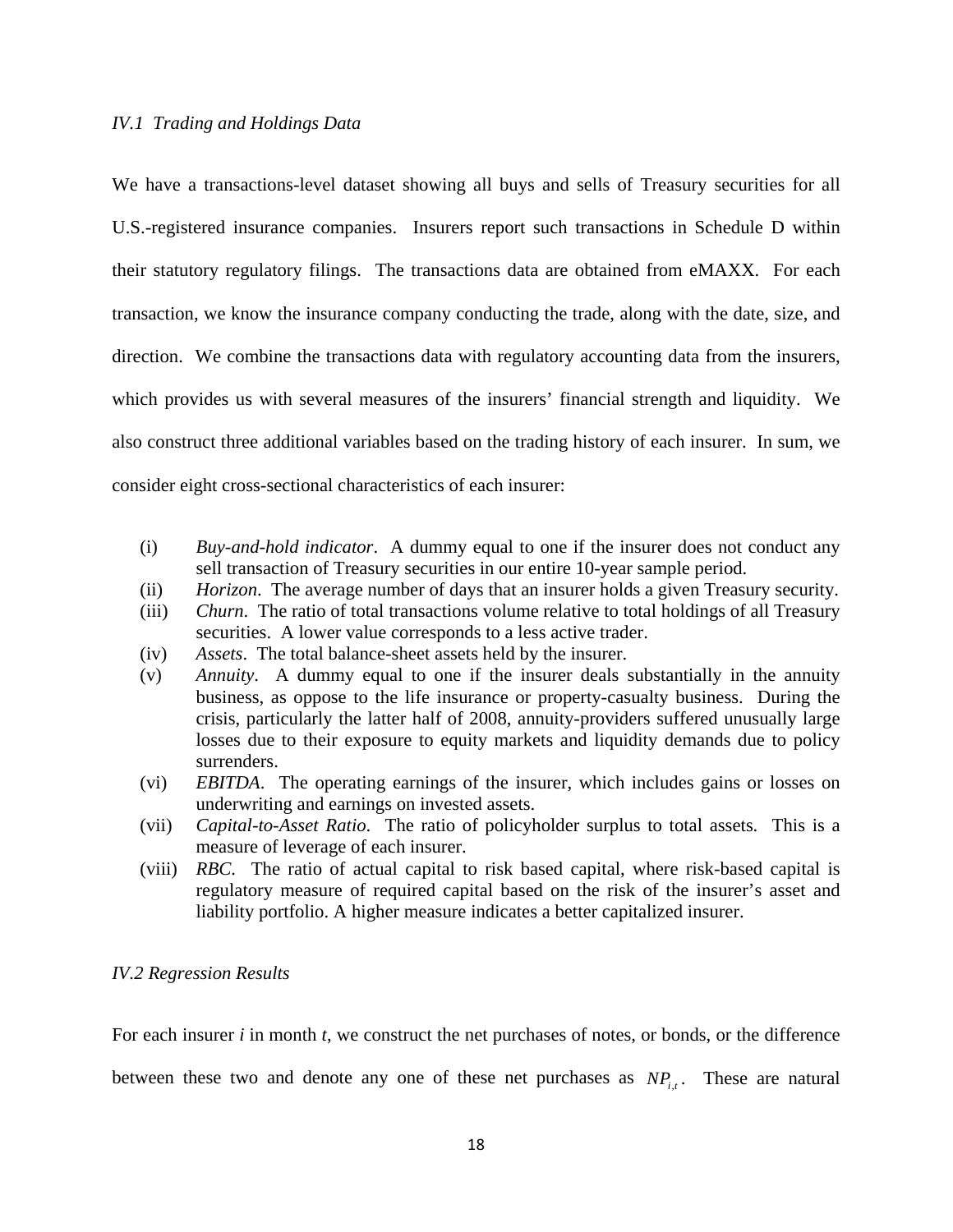indicators of the propensity to engage in the arbitrage trade, which we then relate to the magnitude of the bond-note pricing error and the cross-sectional characteristics of each insurer. In particular, we conduct regressions of the form:

$$
NP_{i,t} = \alpha_i + \beta_i PE_t + \varepsilon_{i,t} \tag{1}
$$

for net purchases of notes, bonds, and bonds minus notes. We further assume that the intercept and slope coefficients in these regression are linear functions of the characteristics of the insurer, collected in a vector  $X_i$ :

$$
\alpha_i = a + b' X_i, \quad \beta_i = c + d' X_i \tag{2}
$$

Substituting (2) into (1) gives:

$$
NP_{i,t} = a + b'X_i + cPE_t + d'X_iPE_t + \varepsilon_{i,t}
$$
\n(3)

which we then estimate as a pooled regression. The main object of interest is the coefficient on the interaction term, denoted *d* . This coefficient tells us whether a particular characteristic of an insurer makes the insurer more or less likely to buy the note *when it becomes particularly expensive*, such as in the fall of 2008. A positive coefficient on net purchases of bonds minus notes is consistent with exploitation of the bond-note trade. A positive coefficient on net purchases of notes alone suggests a particular demand for notes such that they are bought when most expensive. A positive coefficient on net purchases of bonds alone suggests opportunistic purchases of bonds when they are particularly cheap.

 Table 4 reports the estimates of the interaction effect, *d* , in estimating equation (3) with each of the eight different insurer characteristics separately. The results show that, when the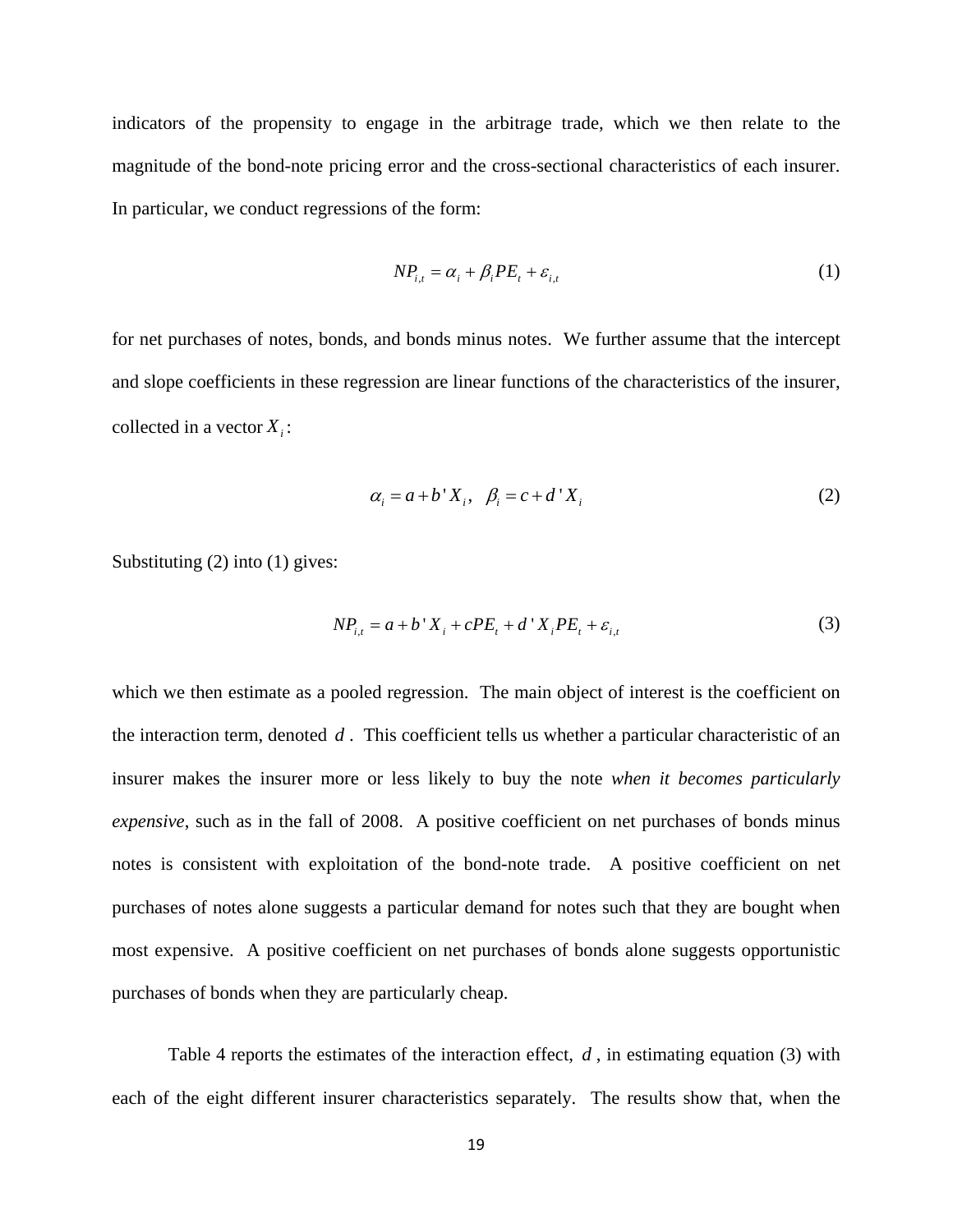note becomes expensive relative to the bond, longer-horizon investors are net sellers of the note and net buyers of the bond, which suggests that they are taking advantage of the pricing differences, very much in line with the story of Amihud and Mendelson (1986). This also is consistent with the finding of Coval and Stafford (2007) in equity markets. When the note becomes expensive relative to the bond, the more leveraged insurers (with lower capital-to-asset and RBC ratios) tend to be net buyers of both the notes and the bonds, but buy the expensive notes more than the cheap bonds. In their choices of which assets to buy, the more leveraged insurers were therefore in effect exacerbating the mispricing. The two far-right columns of Table 4 also reports the estimated interaction effect, *d* , when estimating equation (3) with combinations of the different insurance characteristics jointly.

#### *IV.3 Probit Regression*

As a final approach to assessing the relationship between the trading behavior of insurers and their characteristics, we examine the propensity to purchase the relatively expensive note during various time periods. For the set of insurers buying either the note or the bond, we construct a 0/1 binary indicator that is 1 if a given insurer buys a note but not a bond in a given week, that is 0 if that insurer buys a bond but not a note, and missing otherwise. We exclude insurers that buy both the bond and the note (a very small set of insurers) and insurers that buy neither. We then run a pooled probit regression of this indicator on some of the insurer characteristics for five different subperiods: the pre-crisis period (January 1, 2006 – August 9, 2007), the crisis before Bear Stearns (August 10, 2007 – March 14, 2008), the crisis from Bear to Lehman (March 15, 2008 – September 14, 208), the immediate aftermath of the Lehman collapse (September 15, 2008 – December 12, 2008), and the subsequent period (December 13, 2008 – December 31, 2009). Table 5 shows the coefficient estimates for a number of specifications in all five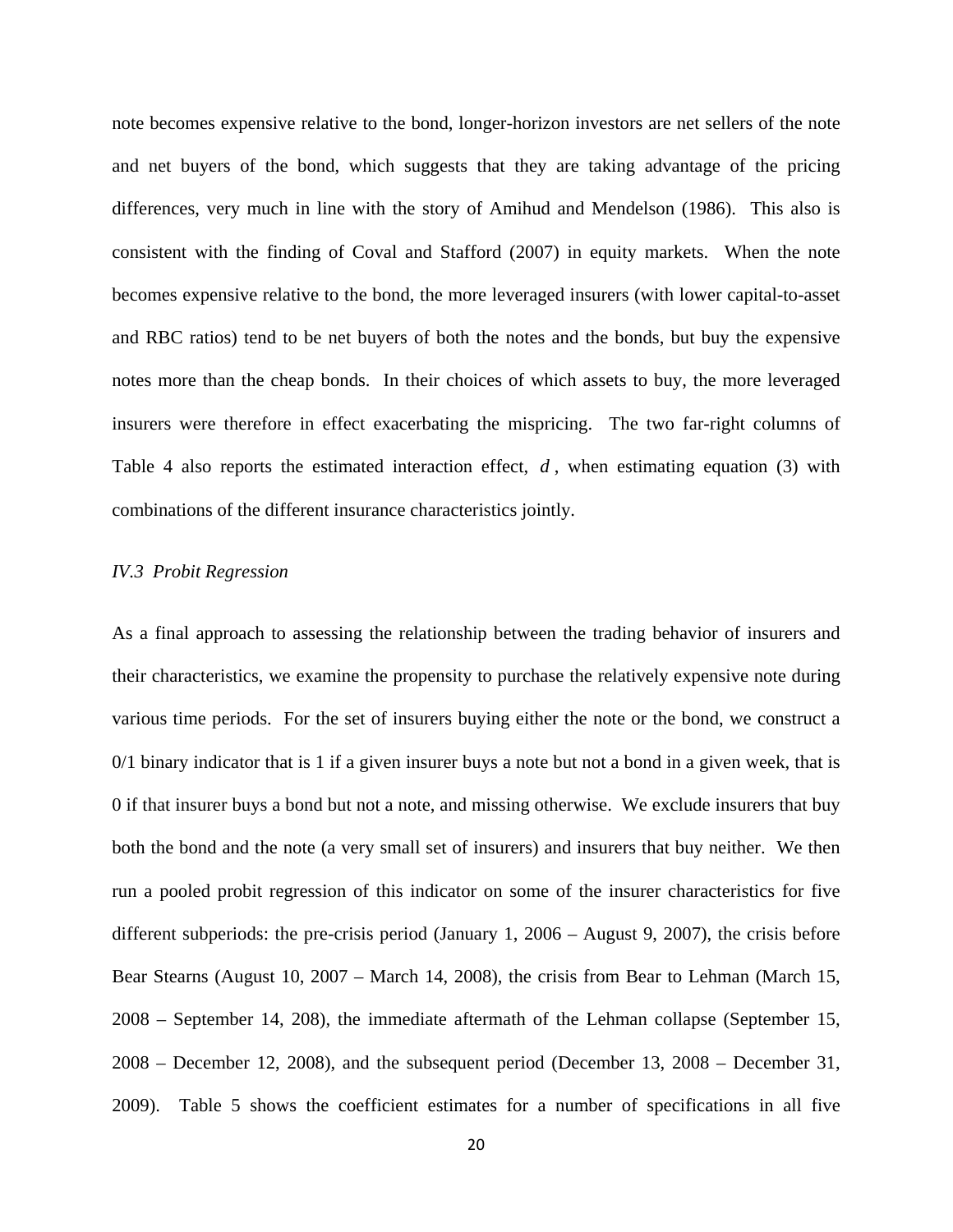subperiods. Note that the results in this table refer to whether an insurer bought a bond or a note, without regard to sales (unlike the previous section, which considered net purchases).

In all but one subperiod, none of the coefficients is statistically significant. The exception is the acute phase of the crisis from the demise of Lehman until December 2008. During this period, the better capitalized insurers were more likely to buy the expensive note than their less well capitalized counterparts. Thus it was the *least* distressed insurers that were buying the note, but outside of the crisis peak, there is no relative preference in securities for these investors.

## **V. Conclusions**

In normal times, the pricing of different Treasury securities is internally consistent. Two different Treasury coupon securities with different coupon rates but the same maturity date will have almost identical yields. Indeed, one can form a portfolio combining either one of these coupon securities with a set of STRIPS such that the portfolio has exactly the same payoffs as the other security. The portfolio and the security should—and normally do—have almost exactly the same price; otherwise one could create riskless profits that should not exist in a wellfunctioning market.

However, starting with the onset of the financial crisis in August 2007, and then accelerating after the collapse of Lehman in the fall of 2008, these arbitrage relationships broke down dramatically. We find that the mispricing of Treasury securities documented by Hu, Pan, and Wang (2010) was systematic in nature and related to the liquidity features of securities that are correlated with their original issue maturity. Bonds that were originally issued as thirty‐year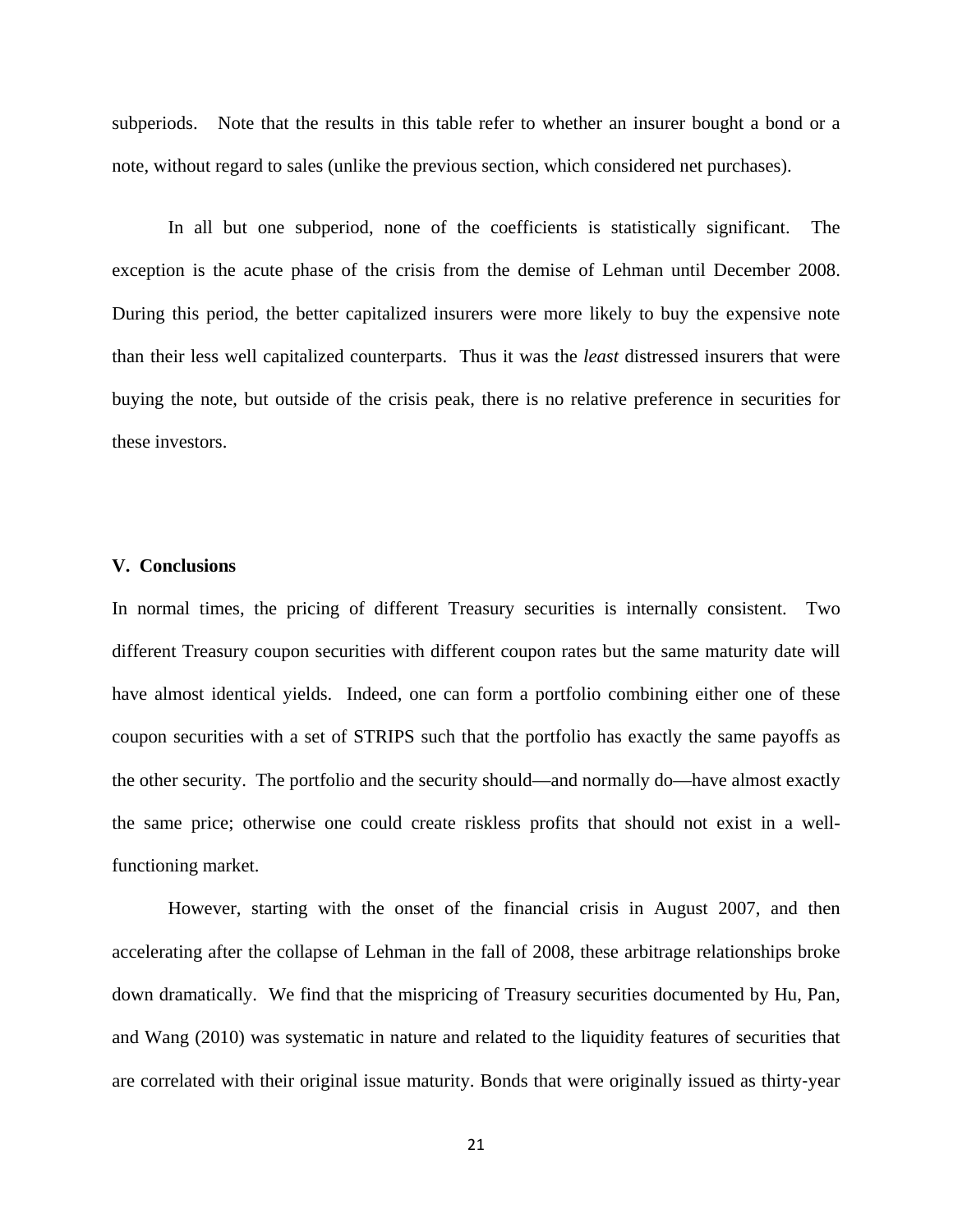bonds that had 6‐9 years to maturity became much cheaper than bonds originally issued with a ten‐year maturity, even though both had the same maturity date. The returns to a long/short strategy aiming to exploit the bond-note mispricing are not offset by net funding costs.

In the canonical theoretical model of persistent arbitrage opportunities, Shleifer and Vishny (1997) show that risk-aversion and bounded capital can explain why arbitrageurs are limited in their ability to prevent the emergence of pricing anomalies. In their model, "noise traders" have a liquidity-based motivation for trading that may cause prices to deviate from their fundamental value. Arbitrageurs trade against the noise traders to offset the deviations, but riskaversion and limited capital can prevent the arbitrageurs from completely offsetting the divergence. The model explains why pricing discrepancies, and apparent arbitrage opportunities, can persist for some time. This paper aims to add empirical content to the Shleifer and Vishny (1997) model by characterizing the nature of the noise traders and arbitrageurs and offering clues as to their motivation.

Studying the unusual pricing of Treasury securities at times of market stress gives us useful insights into the behavior of fixed income markets at times when there are distressed asset sellers. We find that investors with longer horizons tend to exploit relative Treasury mispricings, which is intuitive as these mispricings represent a pure arbitrage from the perspective of a holdto-maturity investor. We also find that more highly leveraged investors tend to exacerbate mispricings by buying the more expensive and more liquid security, transacting with an aim to obtain liquidity at any cost. The Treasury market environment allows for particularly clean analytical results and interpretation of these issues, but the lessons learned should have applicability to other fixed income securities and perhaps even to different asset classes.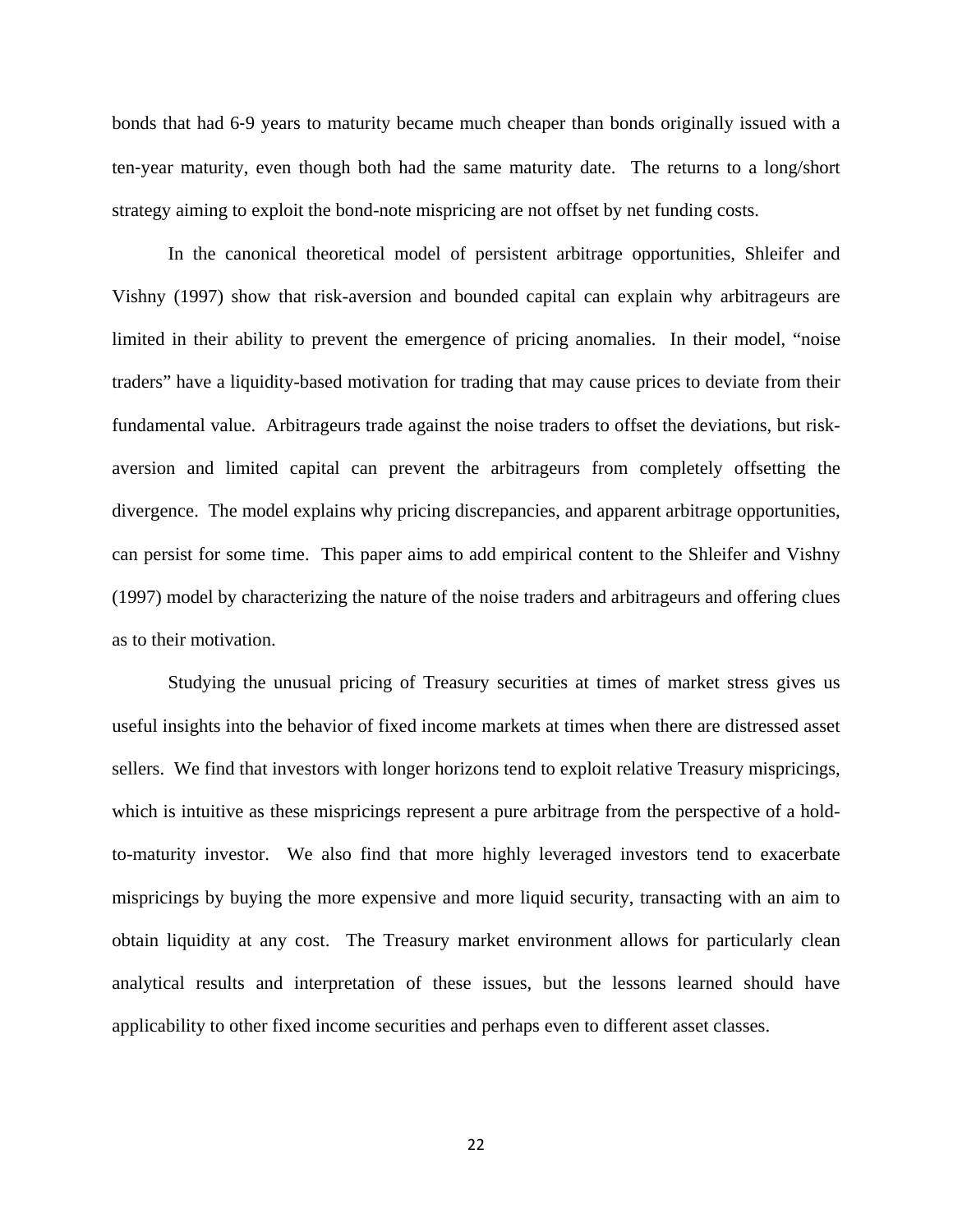It is useful for regulators and policymakers to understand when and why pricing anomalies occur. The transmission of monetary policy relies on arbitrage and tight pricing relationships between similar assets. For instance, in normal times, monetary policy works by influencing the overnight federal funds rate, but this then affects other interest rates, and hence the broader economy. And, in the recent period of quantitative easing, Fed purchases of Treasuries were intended to lower interest rates on high-quality private instruments. If arbitrage mechanisms break down, then so do these transmission channels of monetary policy. Moreover, asset price misalignments occur at times of financial instability, and so it is important to understand their origins and to identify the types of investors who are facing stresses.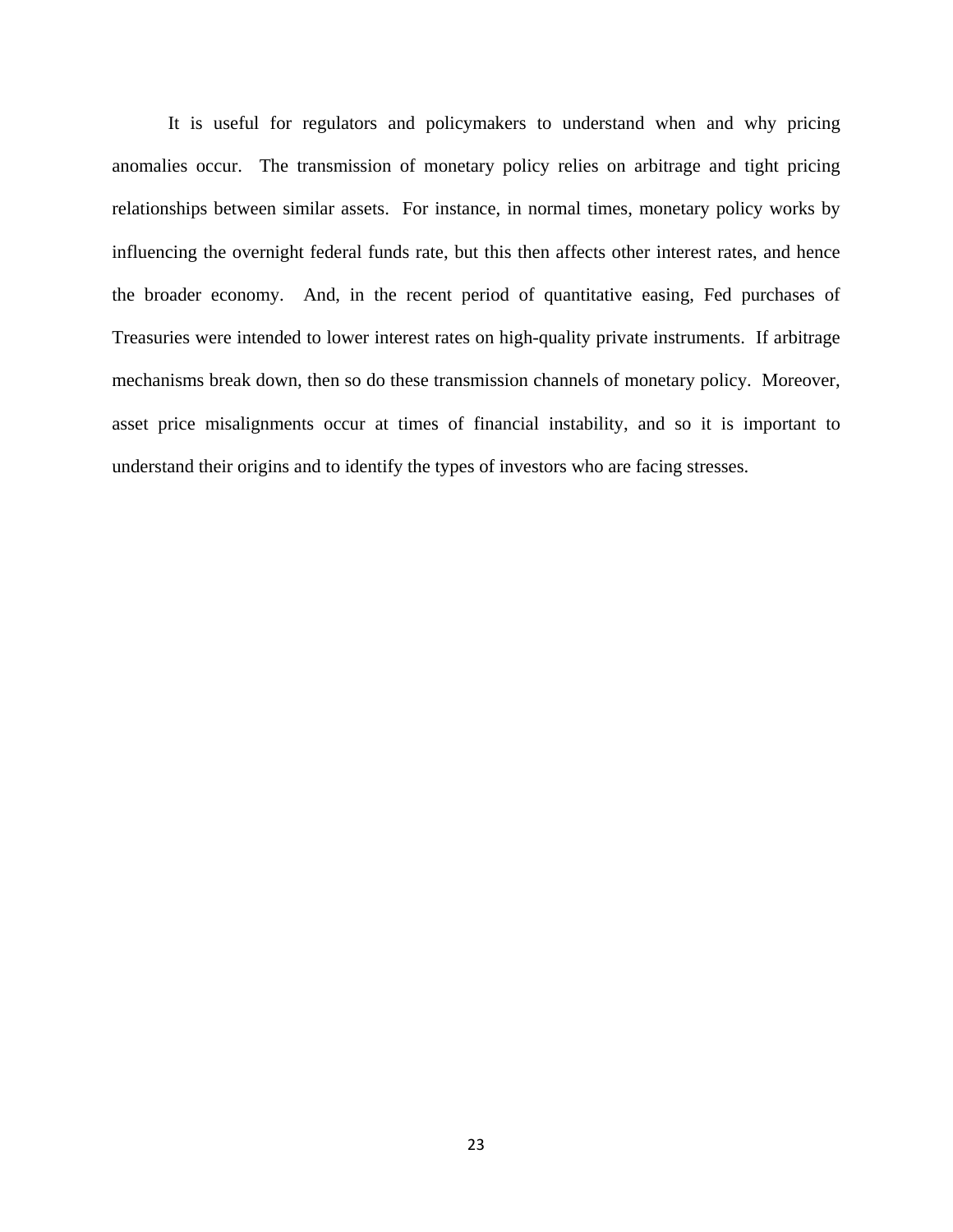# **References**

Amihud, Yakov and Haim Mendelson (1986). Asset Pricing and the Bid-Ask Spread. *Journal of Financial Economics 17*, 223-249.

Coval, Joshua and Erik Stafford (2007). Asset Fire Sales (and Purchases) in Equity Markets. *Journal of Financial Economics 86*, 479-512.

Duffie, Darrell (1996). Special Repo Rates*. Journal of Finance 51*, 493-526.

Fleckenstein, Mathias, Francis Longstaff, and Hanno Lustig (2010). Why Does the Treasury Issue TIPS? The TIPS-Treasury Bond Puzzle.

Gürkaynak, Refet, Brian Sack, and Jonathan Wright (2006). The U.S. treasury yield Curve: 1961 to the Present. Finance and Economics Discussion Series Paper 2006-28.

Gromb, Denis and Dimitri Vayanos (2002). Equilibrium and welfare in markets with financially constrained arbitrageurs. *Journal of Financial Economics* 66, 361-407.

Hu, Xing, Jun Pan and Jiang Wang (2010). Noise as Information for Illiquidity. NBER Working Paper, 16468.

Jordan, Bradford D., Randy D. Jorgensen and David R. Kuipers (2000). The Relative Pricing of U.S. Treasury STRIPS: empirical evidence. *Journal of Financial Economics 56*, 89- 123.

Kamara, Avraham (1994). Liquidity, Taxes, and Short-Term Yields. *Journal of Financial and Quantitative Analysis 29*, 403-417.

Krishnamurthy, Arvind (2002). The bond/old-bond spread. *Journal of Financial Economics 66*, 463-506.

Shleifer, Andrei, and Robert W. Vishny (1997). The Limits of Arbitrage, *Journal of Finance 52*, 35-55.

Strebulaev, Ilya (2002). Liquidity and Asset Pricing: Evidence from the U.S. Treasury Securities Market, Working Paper, Stanford University.

Svensson, Lars (1994), "Estimating and Interpreting Forward Rates: Sweden 1992-4," National Bureau of Economic Research Working Paper #4871.

Vayanos, Dimitri and Jean-Luc Vila (2009). A preferred-habitat theory of the term structure of interest rates, Working Paper, London School of Economics.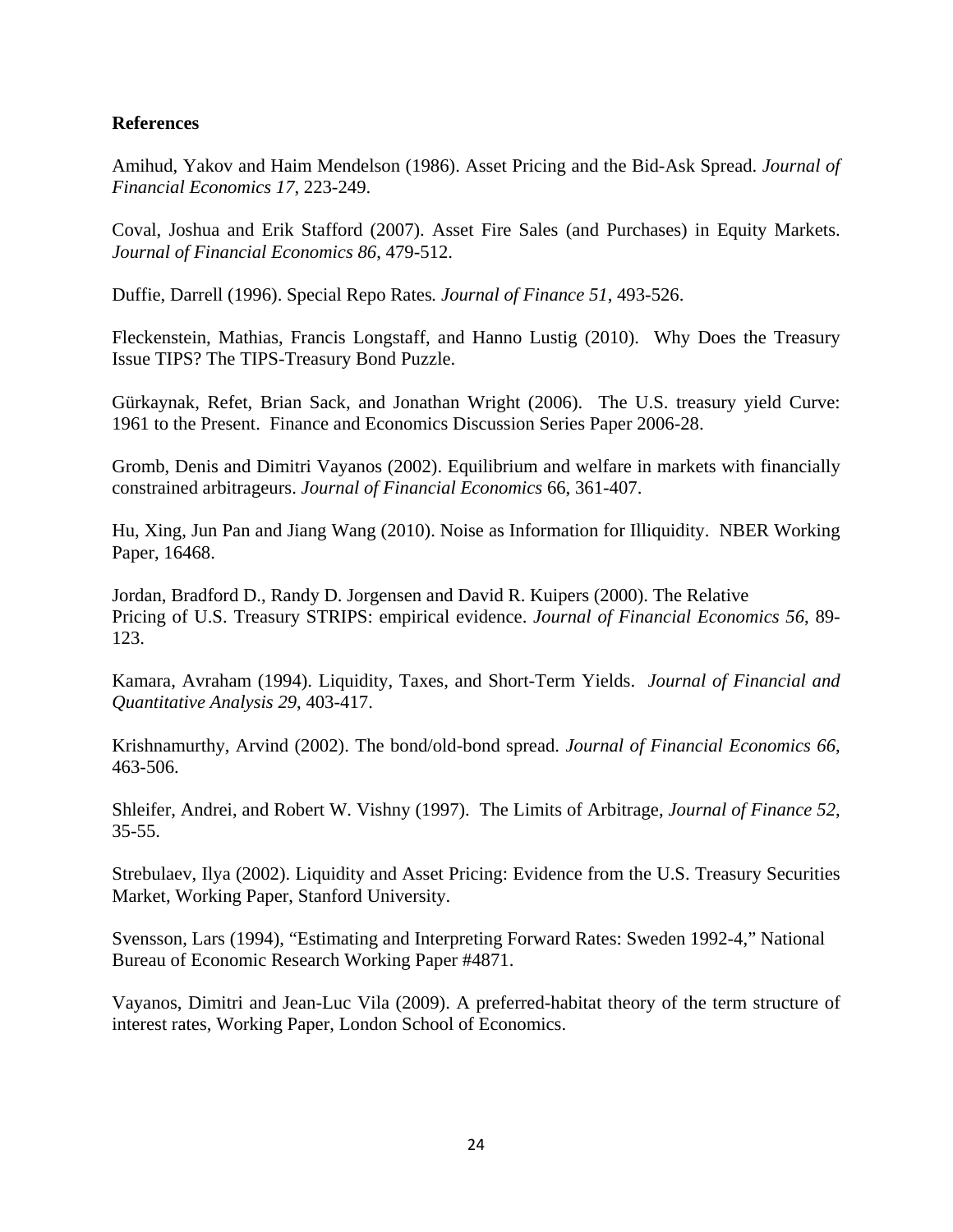## **Figure 1 – The Arbitrage**

This figure presents the time series of the difference between the yields to maturity on two Treasury securities: an original-issue 30 year bond and an original-issue 10 year note. Both securities mature on February 15, 2015. The bond was, originally issued in 1985 with a coupon of 11.25 percent; the note was originally issued in 2005 with a coupon of 4 percent.

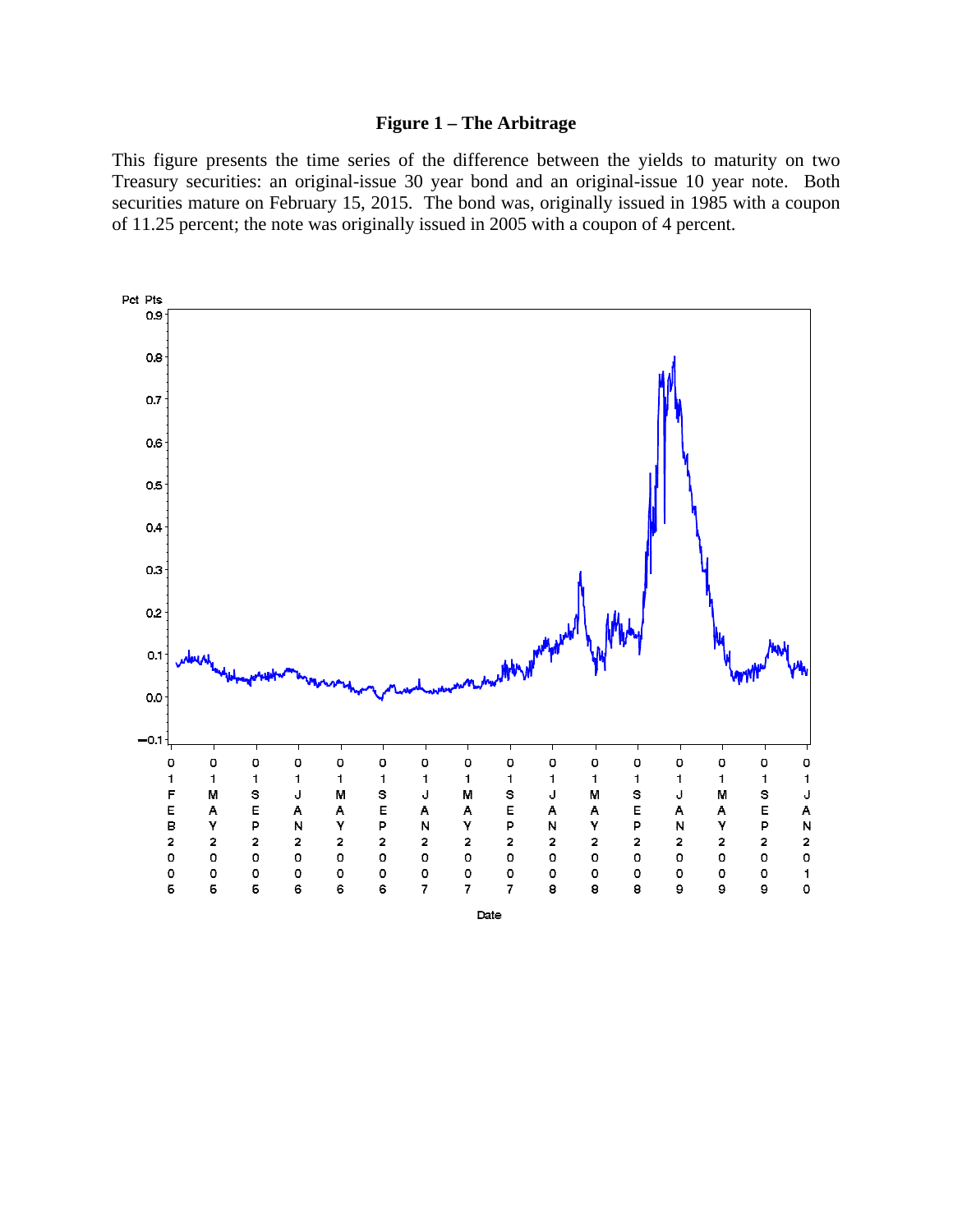# **Figure 2 – Pricing Errors by Original-Issue Maturity**

This figure presents the average pricing errors for three original-issue maturity buckets: thirty-year bonds, ten- year notes, and fiveyear notes. The pricing error is defined as the difference between the actual price of the security and the fitted price based on a smoothed yield curve. The vertical axis is measured in percentage points.

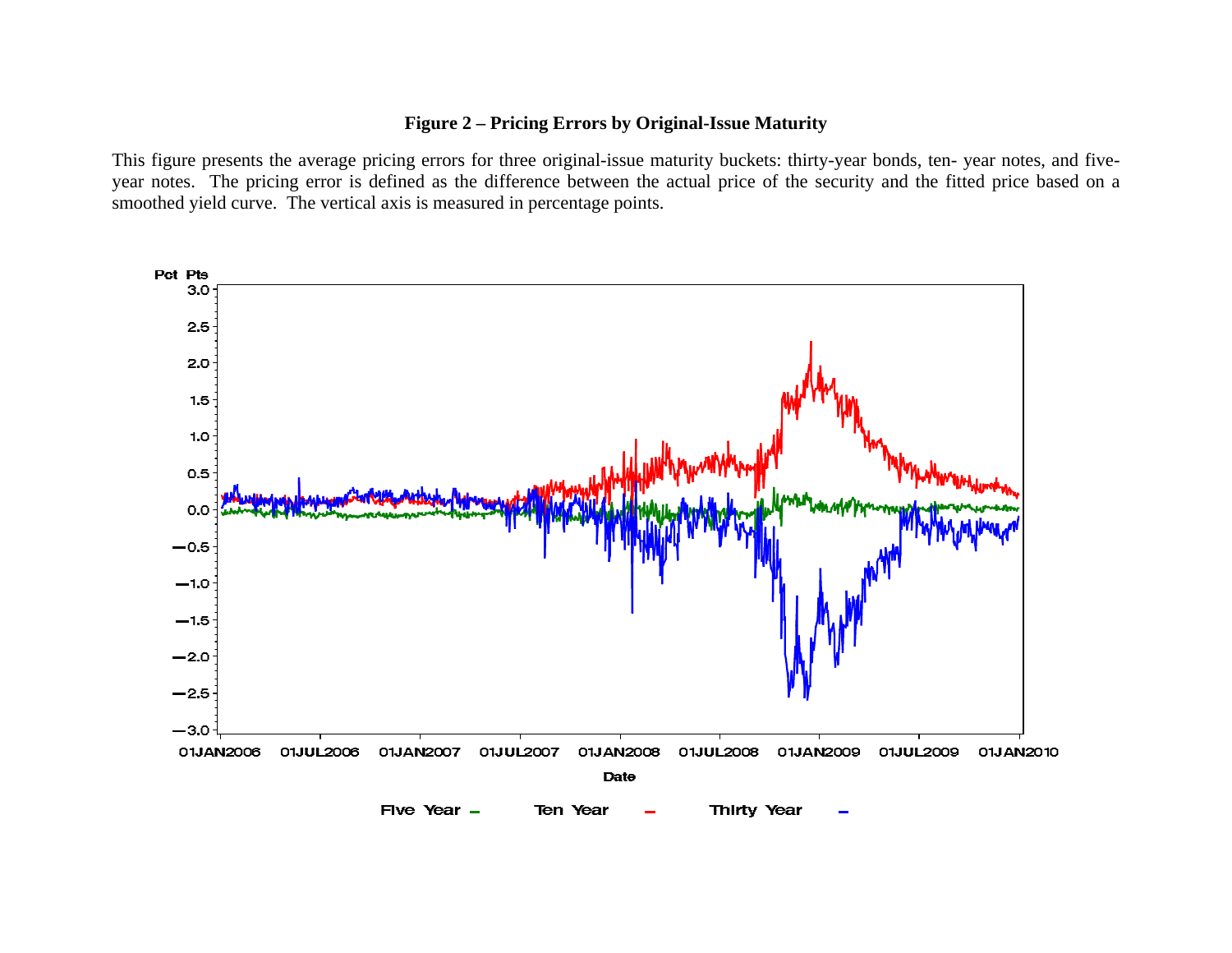# **Figure 3 – Arbitrage Profits versus Funding Costs**

This figure presents the monthly return on the convergence trade (ignoring the special-GC spread) and the level of the special-GC spread for the bond-note pair maturing on February 15, 2015.



Funding Cost ●

**Treasury Return** 

-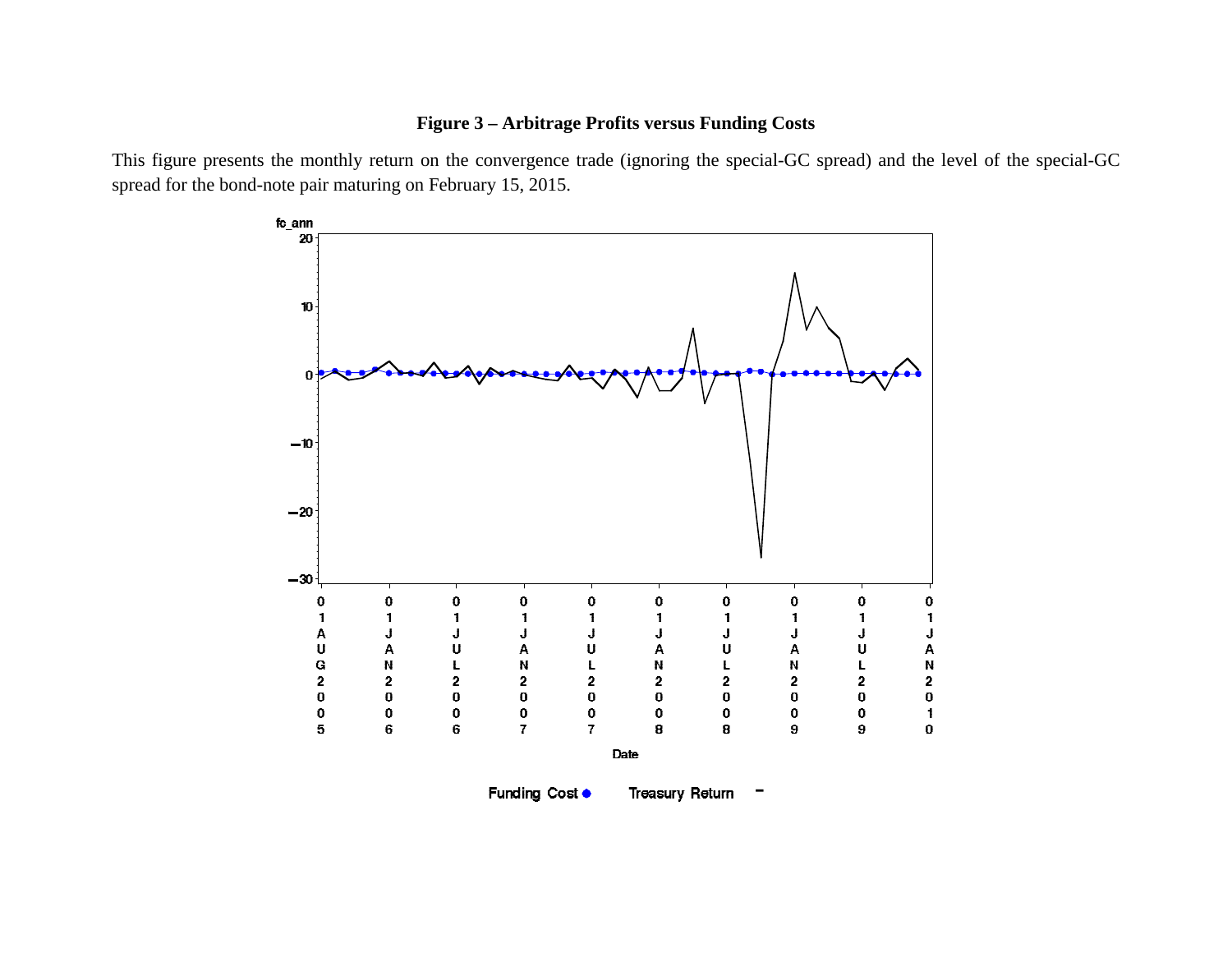## **Figure 4 – Arbitrage Profits versus Funding Costs**

This figure show the monthly frequency of Treasury specials transactions from a large inter-dealer broker on the left axis and the monthly volume of Treasury fails to deliver on the right axis (in \$ billions).

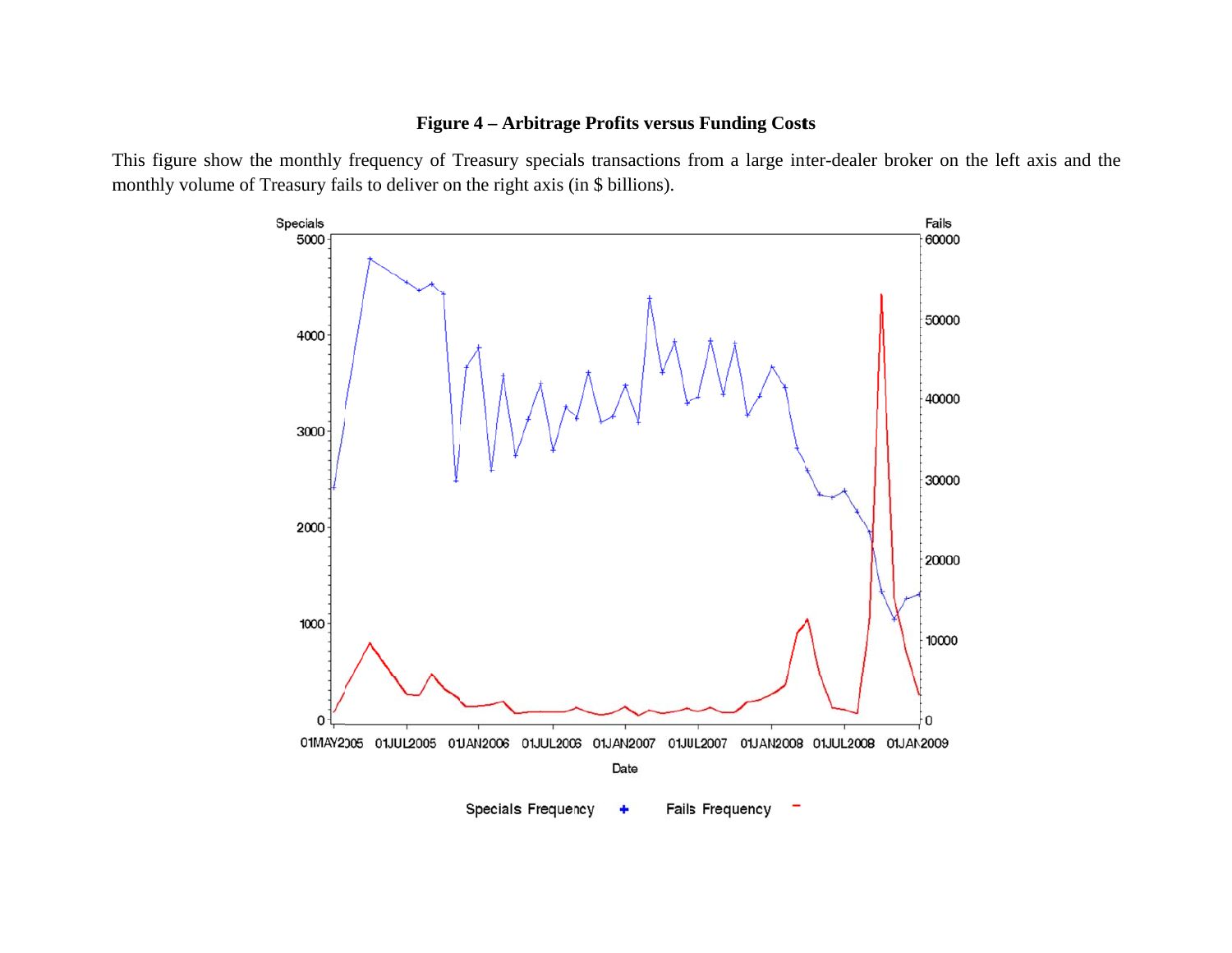#### **Table 1 – Bond/Note Pairs**

| <b>Number of Pairs</b>             |                   |
|------------------------------------|-------------------|
| <b>Maturity Date Range</b>         | $2/2015 - 5/2018$ |
| <b>Bond Issue Date Range</b>       | 2/1985-5/1988     |
| <b>Note Issue Date Range</b>       | $2/2005 - 5/2008$ |
| Average size of Notes (10Y)        | $$26$ bn          |
| Average size of Bonds (30Y)        | $$14$ bn          |
| Average Yield Spread (Bond - Note) | 0.09%             |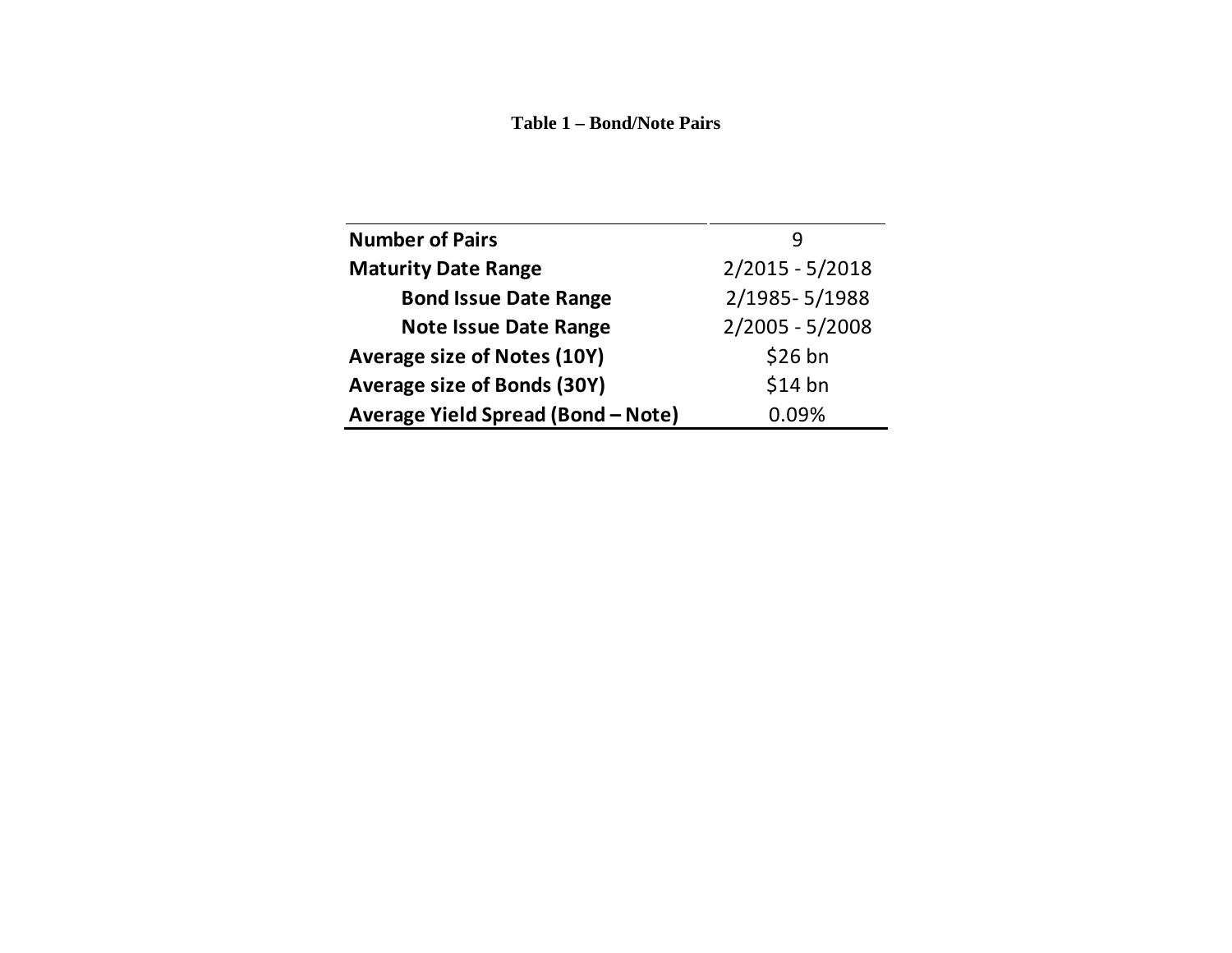# **Table 2 – Cross-Sectional Characteristics of Pricing Errors**

This table presents a regression of pricing errors on several bond characteristics: ln(outstanding) is the log of the dollar amount of the bond outstanding, ln(bid-ask) is the log of the dollar difference in quoted bid and ask prices, and the other three variables are dummy variables indicating the original issue maturity of the bond. The pricing error is defined as the difference between the actual price of the security and the fitted price based on a smooth forward rate yield curve. The sample period is January 1, 2005 through December 31, 2010. The crisis period is from September 1, 2007 to June 30, 2009. Standard errors (in parentheses) account for clustering within bond cusip and arbitrary heteroskedasticity; \*\* (\*) denotes estimates that are statistically significantly different from zero at the 1(5) percent level.

|                        | Dependent Variable: Pricing Error |               |
|------------------------|-----------------------------------|---------------|
|                        | <b>Full Sample</b>                | Crisis Period |
| Intercept              | $-2.232**$                        | $-4.505**$    |
|                        | (0.747)                           | (1.792)       |
| ln(outstanding)        | $0.136**$                         | $0.281**$     |
|                        | (0.044)                           | (0.107)       |
| $ln(bid-ask)$          | 0.034                             | $0.092**$     |
|                        | (0.022)                           | (0.036)       |
| Original issue 30-year | $-0.144$                          | $-0.378**$    |
|                        | (0.075)                           | (0.121)       |
| Original issue 10-year | $0.342**$                         | $0.671**$     |
|                        | (0.041)                           | (0.079)       |
| Original issue 5-year  | $0.070**$                         | $0.147**$     |
|                        | (0.023)                           | (0.054)       |
|                        |                                   |               |
| R-Squared              | 0.231                             | 0.407         |
| <b>Observations</b>    | 149,228                           | 46,192        |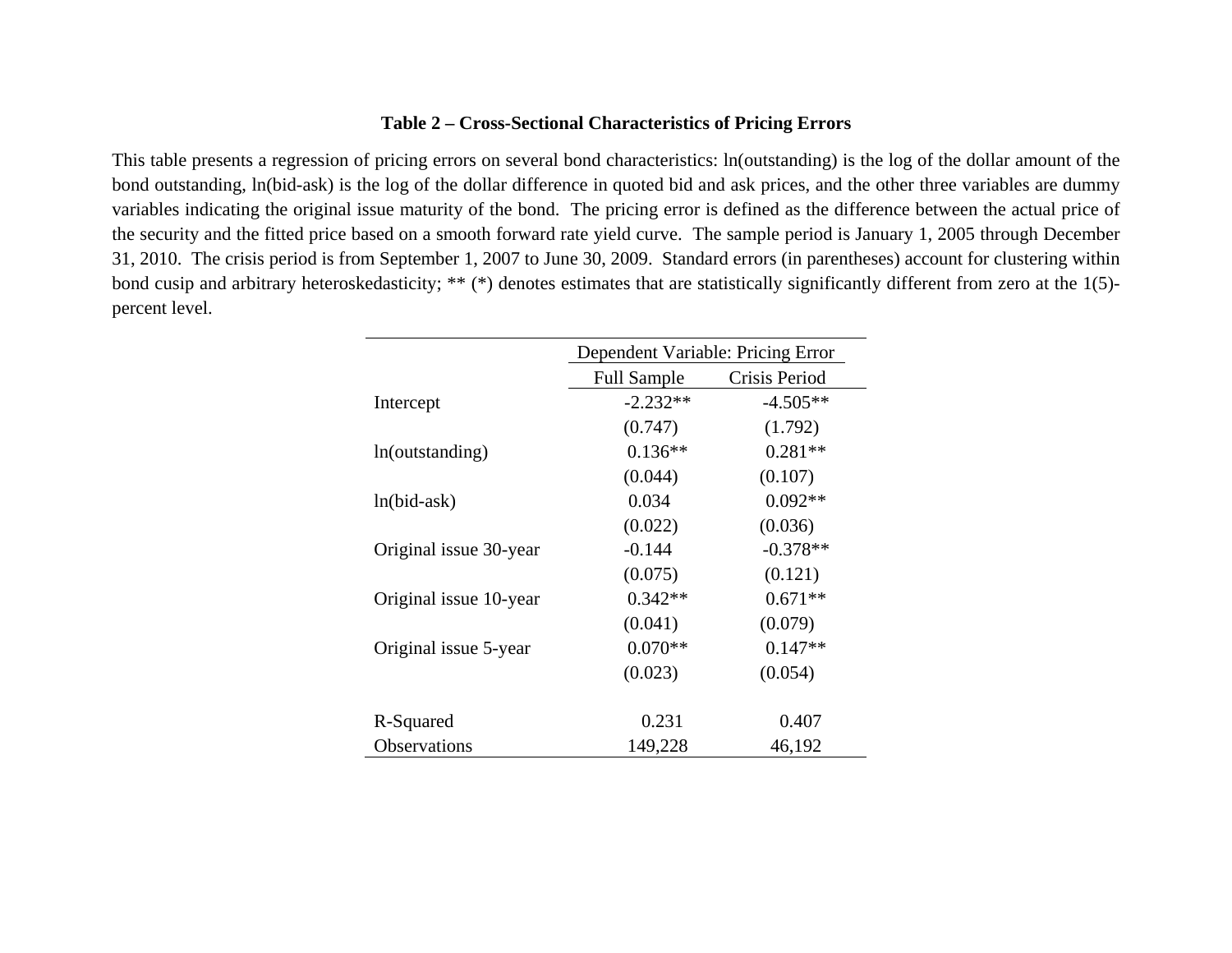## **Table 3 – Time Series Characteristics of Pricing Errors**

This table presents a daily time regression of average portfolio pricing errors for nine bond-note pairs on several macro measures of liquidity: the average bid-ask spread on repo transactions (Repo B/A Spread), the repo rate for general collateral Treasuries (GC Repo Rate), and the spread between Libor and the overnight indexed swap rate (Libor-OIS Spread). For each bond-note pair, the pricing error is the price difference between the note and a bond plus a STRIP that gives the identical cash flows to the note. The sample period is January 1, 2005 through December 31, 2010. The crisis period is from September 1, 2007 to June 30, 2009. Newey-West Standard errors (with 30 lags) are in brackets; Bold denotes estimates that are statistically significantly different from zero at the 1 percent level.

|                   |         | Dependent Variable: Portfolio Pricing Error |        |        |         |
|-------------------|---------|---------------------------------------------|--------|--------|---------|
| Freq. of Specials | $-0.22$ |                                             |        |        | $-0.19$ |
|                   | (0.06)  |                                             |        |        | (0.06)  |
| Libor-OIS         |         | 14.03                                       |        |        | 9.59    |
|                   |         | (4.83)                                      |        |        | (4.48)  |
| <b>Fails</b>      |         |                                             | 1.24   |        | $-0.32$ |
|                   |         |                                             | (0.38) |        | (0.29)  |
| Repo B/A          |         |                                             |        | 15.80  | 3.24    |
|                   |         |                                             |        | (7.67) | (2.33)  |
| R-Squared         | 0.44    | 0.22                                        | 0.13   | 0.05   | 0.50    |
| Observations      | 942     | 1141                                        | 1160   | 1160   | 928     |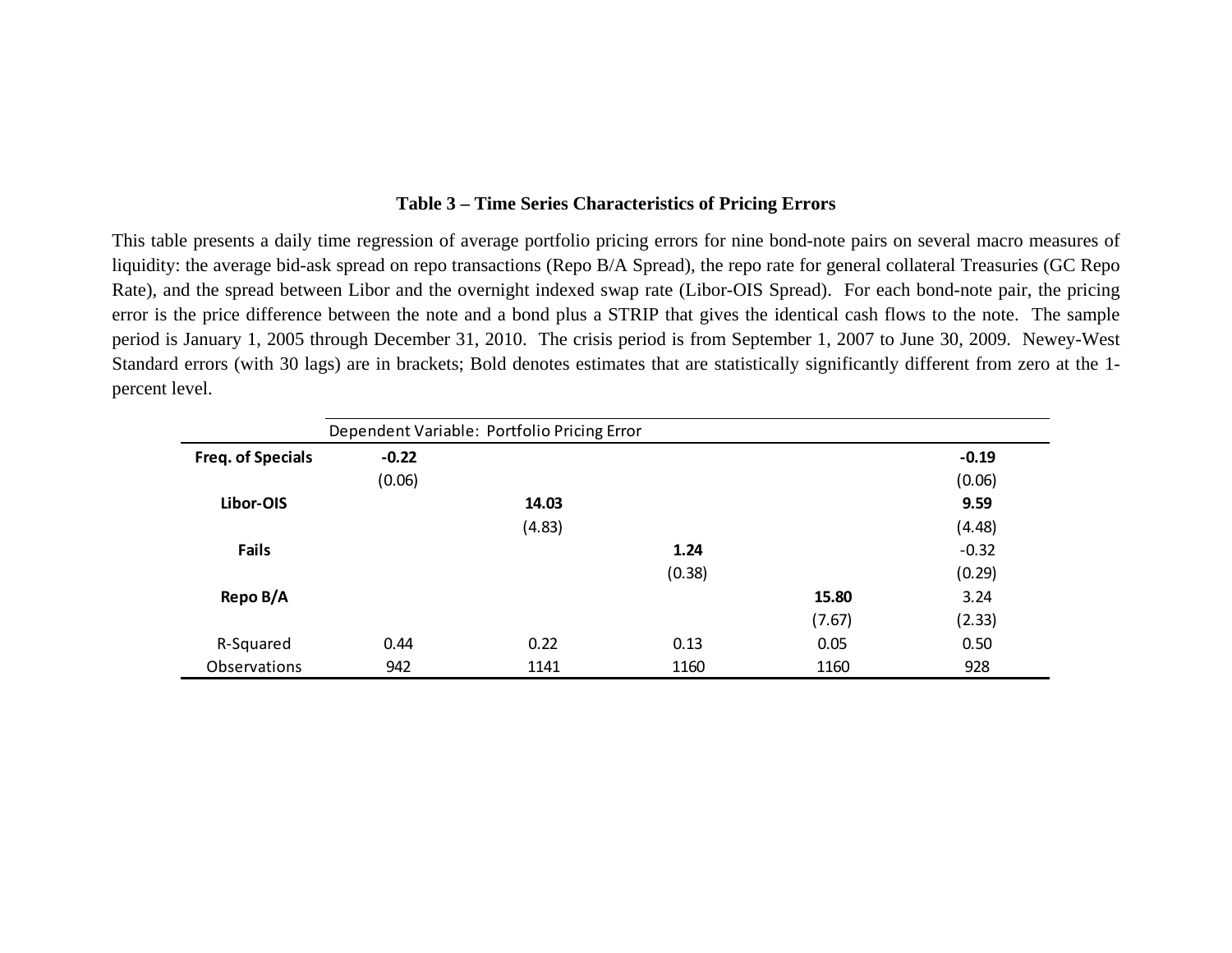# **Table 4 – Who Engages in the Arbitrage? Linear Regression**

This table presents a pooled regression of net purchases of bonds less notes on the pricing error interacted with various characteristics of the insurance companies. Heteroskedasticity-robust standard errors are included in parentheses. Bold and bold italics denote estimates that are statistically significantly different from zero at the 5 and 10 percent levels, respectively.

| Dependent Variable is Net Purchases of Bonds minus Notes |         |                                              |          |          |           |          |          |          |          |          |
|----------------------------------------------------------|---------|----------------------------------------------|----------|----------|-----------|----------|----------|----------|----------|----------|
| <b>Buy and Hold</b>                                      | 2.274   |                                              |          |          |           |          |          |          | $-5.620$ |          |
|                                                          | (0.654) |                                              |          |          |           |          |          |          | (5.570)  |          |
| Horizon                                                  |         | 1.301                                        |          |          |           |          |          |          | 0.418    |          |
|                                                          |         | (0.374)                                      |          |          |           |          |          |          | (1.885)  |          |
| Churn                                                    |         |                                              | $-0.791$ |          |           |          |          |          | $-0.690$ |          |
|                                                          |         |                                              | (0.206)  |          |           |          |          |          | (0.335)  |          |
| <b>Assets</b>                                            |         |                                              |          | $-0.086$ |           |          |          |          | $-0.090$ |          |
|                                                          |         |                                              |          | (0.048)  |           |          |          |          | (0.056)  |          |
| Annuity                                                  |         |                                              |          |          | $-13.117$ |          |          |          | 6.076    | -11.536  |
|                                                          |         |                                              |          |          | (7.169)   |          |          |          | (5.459)  | (6.564)  |
| <b>EBITDA</b>                                            |         |                                              |          |          |           | $-0.155$ |          |          | 0.020    | $-0.151$ |
|                                                          |         |                                              |          |          |           | (0.081)  |          |          | (0.035)  | (0.081)  |
| Cap/Assets                                               |         |                                              |          |          |           |          | 0.068    |          | $-0.056$ | 0.018    |
|                                                          |         |                                              |          |          |           |          | (0.041)  |          | (0.055)  | (0.044)  |
| <b>RBC</b>                                               |         |                                              |          |          |           |          |          | 0.056    | 0.040    | 0.002    |
|                                                          |         |                                              |          |          |           |          |          | (0.018)  | (0.052)  | (0.051)  |
|                                                          |         |                                              |          |          |           |          |          |          |          |          |
|                                                          |         | Dependent Variable is Net Purchases of Notes |          |          |           |          |          |          |          |          |
| Buy and Hold -2.943                                      |         |                                              |          |          |           |          |          |          | 9.131    |          |
|                                                          | (0.635) |                                              |          |          |           |          |          |          | (5.403)  |          |
| Horizon                                                  |         | $-1.660$                                     |          |          |           |          |          |          | $-1.651$ |          |
|                                                          |         | (0.366)                                      |          |          |           |          |          |          | (1.836)  |          |
| Churn                                                    |         |                                              | 0.847    |          |           |          |          |          | 0.623    |          |
|                                                          |         |                                              | (0.206)  |          |           |          |          |          | (0.334)  |          |
| <b>Assets</b>                                            |         |                                              |          | 0.102    |           |          |          |          | 0.108    |          |
|                                                          |         |                                              |          | (0.048)  |           |          |          |          | (0.055)  |          |
| Annuity                                                  |         |                                              |          |          | 16.179    |          |          |          | $-6.630$ | 14.003   |
|                                                          |         |                                              |          |          | (7.034)   |          |          |          | (5.349)  | (6.424)  |
| <b>EBITDA</b>                                            |         |                                              |          |          |           | 0.174    |          |          | $-0.029$ | 0.172    |
|                                                          |         |                                              |          |          |           | (0.080)  |          |          | (0.035)  | (0.080)  |
| Cap/Assets                                               |         |                                              |          |          |           |          | $-0.090$ |          | 0.049    | $-0.034$ |
|                                                          |         |                                              |          |          |           |          | (0.041)  |          | (0.055)  | (0.043)  |
| <b>RBC</b>                                               |         |                                              |          |          |           |          |          | $-0.070$ | $-0.037$ | 0.009    |
|                                                          |         |                                              |          |          |           |          |          | (0.018)  | (0.052)  | (0.051)  |
|                                                          |         |                                              |          |          |           |          |          |          |          |          |
|                                                          |         | Dependent Variable is Net Purchases of Bonds |          |          |           |          |          |          |          |          |
| Buy and Hold -0.600                                      |         |                                              |          |          |           |          |          |          | 2.965    |          |
|                                                          | (0.147) |                                              |          |          |           |          |          |          | (1.329)  |          |
| Horizon                                                  |         | $-0.317$                                     |          |          |           |          |          |          | $-1.025$ |          |
|                                                          |         | (0.073)                                      |          |          |           |          |          |          | (0.418)  |          |
| Churn                                                    |         |                                              | 0.051    |          |           |          |          |          | $-0.030$ |          |
|                                                          |         |                                              | (0.014)  |          |           |          |          |          | (0.020)  |          |
| Assets                                                   |         |                                              |          | 0.006    |           |          |          |          | 0.006    |          |
|                                                          |         |                                              |          | (0.002)  |           |          |          |          | (0.003)  |          |
| Annuity                                                  |         |                                              |          |          | 0.982     |          |          |          | $-0.455$ | 0.548    |
|                                                          |         |                                              |          |          | (0.949)   |          |          |          | (1.075)  | (0.983)  |
| <b>EBITDA</b>                                            |         |                                              |          |          |           | 0.011    |          |          | 0.001    | 0.011    |
|                                                          |         |                                              |          |          |           | (0.006)  |          |          | (0.006)  | (0.006)  |
| Cap/Assets                                               |         |                                              |          |          |           |          | $-0.015$ |          | $-0.011$ | $-0.014$ |
|                                                          |         |                                              |          |          |           |          | (0.006)  |          | (0.008)  | (0.007)  |
| <b>RBC</b>                                               |         |                                              |          |          |           |          |          | $-0.011$ | 0.005    | 0.007    |
|                                                          |         |                                              |          |          |           |          |          | (0.005)  | (0.005)  | (0.005)  |